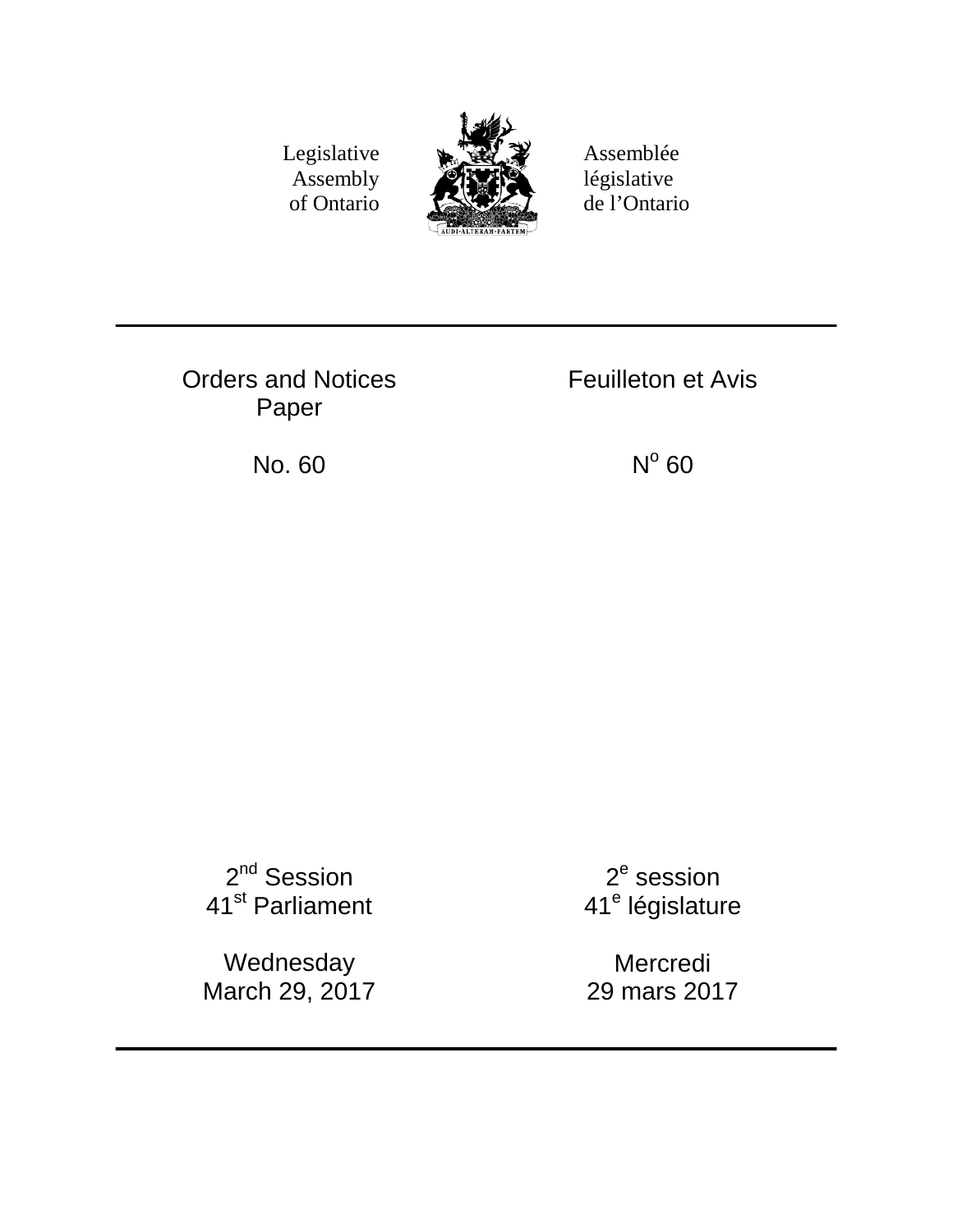#### **TODAY'S BUSINESS TRAVAUX DU JOUR**

#### **9:00 A.M. 9 H**

# **PRAYERS PRIÈRES**

### **ORDERS OF THE DAY ORDRE DU JOUR**

**G111.** Resuming the debate adjourned on March 28, 2017 on the motion for **Second** Reading of Bill 111, An Act to authorize the expenditure of certain amounts for the fiscal year ending March 31, 2017. Hon. Mrs. Sandals. *The Lieutenant Governor's recommendation, pursuant to S.O. 57, has been received.* **PRINTED.** Time used: 1 hr. 12 mins.

Recess Pause

**10:30 A.M. 10 H 30**

Oral Questions Questions orales Deferred Votes Votes différés

Recess Pause

Introduction of Visitors Présentation des visiteurs

#### **3:00 P.M. 15 H**

Members' Statements Déclarations des députés Reports by Committees Rapports des comités Introduction of Bills Dépôt des projets de loi Motions Motions Motions Motions Motions Motions Motions Motions Motions Motions Motions Motions Motions (1975) Petitions Pétitions

Introduction of Visitors Présentation des visiteurs

#### **ROUTINE PROCEEDINGS AFFAIRES COURANTES**

Statements by the Ministry and Responses Déclarations ministérielles et réponses

*Today's business continues on next page Suite des travaux du jour à la page suivante*

**G111.** Suite du débat ajourné le 28 mars 2017 sur la motion portant **deuxième** lecture du projet de loi 111, Loi autorisant l'utilisation de certaines sommes pour l'exercice se terminant le 31 mars 2017. L'hon. Mme Sandals. *La recommandation de la Lieutenante-gouverneure a été reçue, conformément à l'article 57 du Règlement.*  **IMPRIMÉ.** Durée du débat : 1 h 12.

\_\_\_\_\_\_\_\_\_\_\_\_

\_\_\_\_\_\_\_\_\_\_\_\_\_\_\_\_\_\_\_\_\_\_\_\_\_\_\_\_\_\_\_\_\_\_\_\_\_\_\_\_\_\_\_\_\_\_\_\_\_\_\_\_\_\_\_\_\_\_\_\_\_\_\_\_\_\_\_\_\_\_\_\_\_\_\_\_\_\_\_\_\_\_\_\_\_

\_\_\_\_\_\_\_\_\_\_\_\_

\_\_\_\_\_\_\_\_\_\_\_\_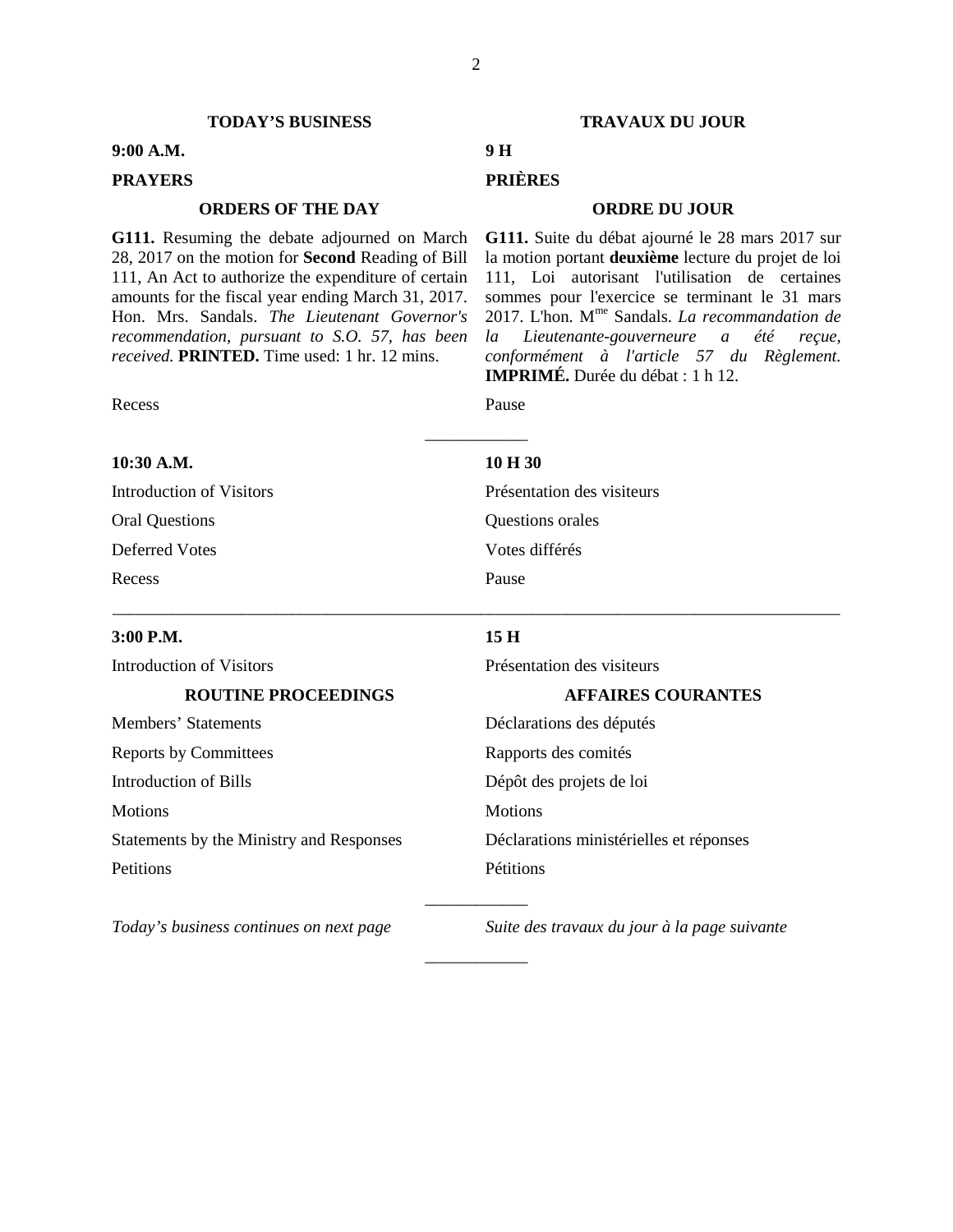#### **ORDERS OF THE DAY ORDRE DU JOUR**

**G65.** Resuming the debate adjourned on March 20, 2017 on the motion for **Second** Reading of Bill 65, An Act to amend the Highway Traffic Act in respect of speed limits in municipalities and other matters. Hon. Mr. Del Duca. **PRINTED.** Time used: 5 hrs. 07 mins.

**G65.** Suite du débat ajourné le 20 mars 2017 sur la motion portant **deuxième** lecture du projet de loi 65, Loi modifiant le Code de la route relativement aux limites de vitesse dans les municipalités et à d'autres questions. L'hon. M. Del Duca. **IMPRIMÉ.** Durée du débat : 5 h 07.

# **COMMITTEE MEETINGS SÉANCES DES COMITÉS** The **Standing Committee on Justice Policy** will meet to consider Bill 89, An Act to enact the Child, Youth and Family Services Act, 2016, to amend and repeal the Child and Family Services Act and to make related amendments to other Acts, as follows: Today 1:00 p.m. Room No. 1 \_\_\_\_\_\_\_\_\_\_\_\_ The **Standing Committee on Public Accounts** will meet to consider Physician Billing (Section 3.11, 2016 Annual Report of the Office of the Auditor General of Ontario), as follows: Today 9:00 a.m. (closed session) and 12:30 p.m. Room No. 151 \_\_\_\_\_\_\_\_\_\_\_\_ The **Standing Committee on Regulations and Private Bills** will meet to consider Bill Pr59, An Act to revive 564539 Ontario Limited; and Bill Pr60, An Act to revive 1476283 Ontario Limited, as follows: Today 9:00 a.m. Room No. 1 \_\_\_\_\_\_\_\_\_\_\_\_\_\_\_\_\_\_\_\_\_\_\_\_\_\_\_\_\_\_\_\_\_\_\_\_\_\_\_\_\_\_\_\_\_\_\_\_\_\_\_\_\_\_\_\_\_\_\_\_\_\_\_\_\_\_\_\_\_\_\_\_\_\_\_\_\_\_\_\_\_\_\_\_\_

\_\_\_\_\_\_\_\_\_\_\_\_\_\_\_\_\_\_\_\_\_\_\_\_\_\_\_\_\_\_\_\_\_\_\_\_\_\_\_\_\_\_\_\_\_\_\_\_\_\_\_\_\_\_\_\_\_\_\_\_\_\_\_\_\_\_\_\_\_\_\_\_\_\_\_\_\_\_\_\_\_\_\_\_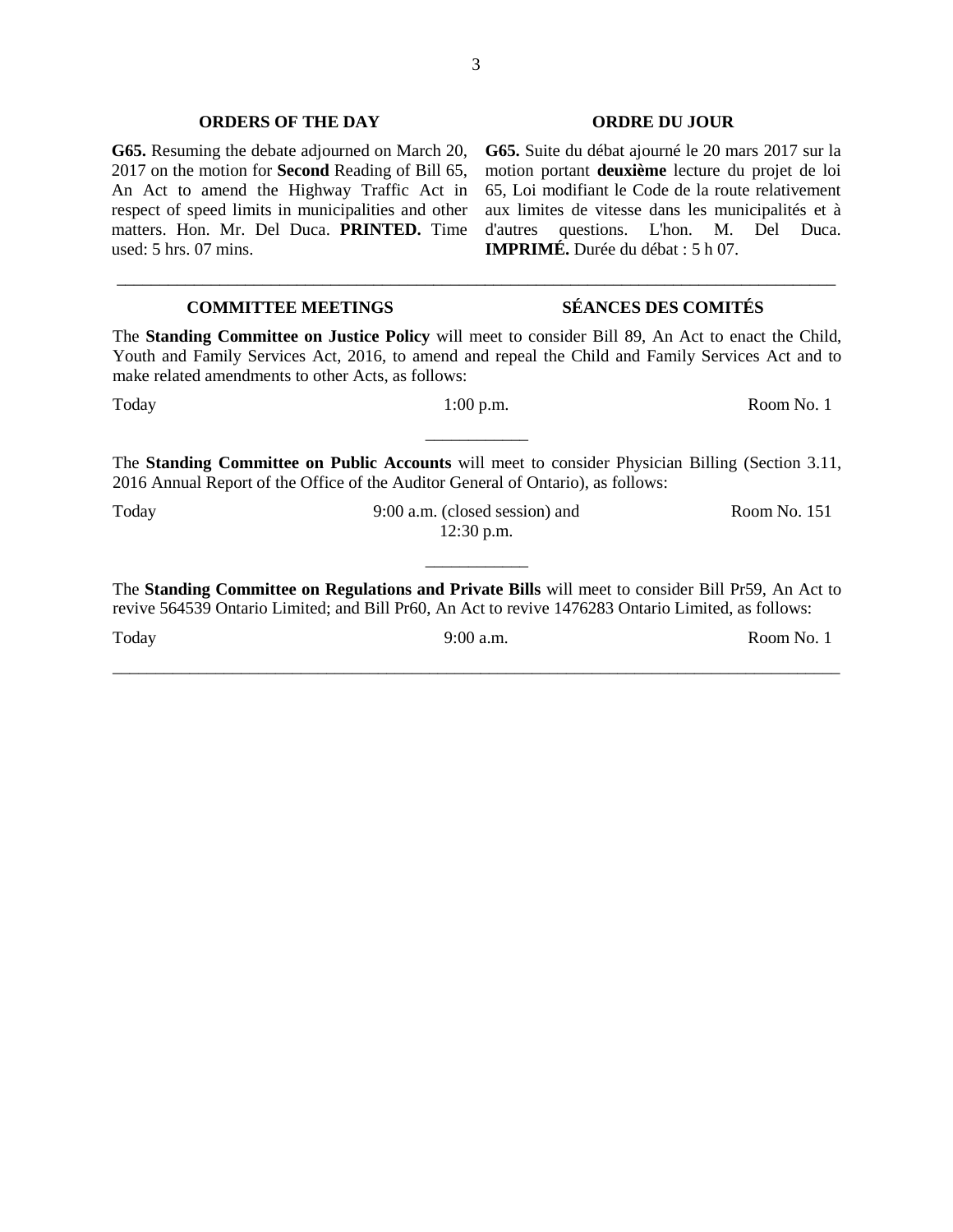### **LEGISLATION**

### **ORDERS ORDRES**

| Legend       |  |                                   | Légende                             |  |                                            |
|--------------|--|-----------------------------------|-------------------------------------|--|--------------------------------------------|
| "G"          |  | $=$ Government Bill.              | $\langle G \rangle$                 |  | $=$ projet de loi du gouvernement.         |
| " $M$ "      |  | $=$ Private Member's Public Bill. | $\langle M \rangle$                 |  | $=$ projet de loi d'intérêt public émanant |
| $\mathbf{D}$ |  | $=$ Committee Bill.               |                                     |  | d'un député.                               |
|              |  | " $Pr" = Private Bill$            | $\langle \langle D \rangle \rangle$ |  | $=$ projet de loi d'un comité.             |
|              |  |                                   | $\langle \text{Pr} \rangle$         |  | $=$ projet de loi d'intérêt privé.         |

**G1. Second** Reading of Bill 1, An Act to perpetuate an ancient parliamentary right. Hon. Ms. Wynne. **PRINTED.** 

**M3. Second** Reading of Bill 3, An Act to amend the Highway Traffic Act. Mr. Clark. **PRINTED.** 

**M5. Second** Reading of Bill 5, An Act to amend the Ministry of Health and Long-Term Care Act in respect of Hepatitis C. Ms. Jones. **PRINTED.** 

**M8. Second** Reading of Bill 8, An Act to amend the Housing Services Act, 2011 and the Public Sector Salary Disclosure Act, 1996. Mr. Hardeman. **PRINTED.** 

**M10. Second** Reading of Bill 10, An Act to enact two new Acts and to amend other Acts to regulate transportation network vehicles, to provide freedom for individual residential property owners to share their property for consideration with others and to deal with the expenses of public sector employees and contractors in that connection. Mr. Hudak. **PRINTED.** 

**M11. Second** Reading of Bill 11, An Act to amend the Liquor Control Act and the Liquor Licence Act with respect to the sale of spirits. Mr. Hudak. **PRINTED.** 

**M12. Second** Reading of Bill 12, An Act to amend the Law Society Act, the Insurance Act and the Solicitors Act with respect to referral fees, contingency fees and awards for personal injury involving the use of an automobile. Mr. Hudak. **PRINTED.** 

**G1. Deuxième** lecture du projet de loi 1, Loi visant à perpétuer un ancien droit parlementaire. L'hon. Mme Wynne. **IMPRIMÉ.** 

**M3. Deuxième** lecture du projet de loi 3, Loi modifiant le Code de la route. M. Clark. **IMPRIMÉ.** 

**M5. Deuxième** lecture du projet de loi 5, Loi modifiant la Loi sur le ministère de la Santé et des Soins de longue durée en ce qui concerne l'hépatite C. Mme Jones. **IMPRIMÉ.** 

**M8. Deuxième** lecture du projet de loi 8, Loi modifiant la Loi de 2011 sur les services de logement et la Loi de 1996 sur la divulgation des traitements dans le secteur public. M. Hardeman. **IMPRIMÉ.** 

**M10. Deuxième** lecture du projet de loi 10, Loi visant à édicter deux nouvelles lois et à modifier d'autres lois pour réglementer les véhicules de réseau numérique de transport, pour donner aux particuliers propriétaires de biens résidentiels la liberté de partager leur bien avec d'autres moyennant contrepartie et pour traiter des dépenses des employés et entrepreneurs du secteur public en lien avec ces questions. M. Hudak. **IMPRIMÉ.** 

**M11. Deuxième** lecture du projet de loi 11, Loi modifiant la Loi sur les alcools et la Loi sur les permis d'alcool en ce qui concerne la vente de spiritueux. M. Hudak. **IMPRIMÉ.** 

**M12. Deuxième** lecture du projet de loi 12, Loi modifiant la Loi sur le Barreau, la Loi sur les assurances et la Loi sur les procureurs en ce qui concerne les commissions pour recommandation, les honoraires conditionnels et les indemnités pour lésions corporelles impliquant l'usage d'une automobile. M. Hudak. **IMPRIMÉ.**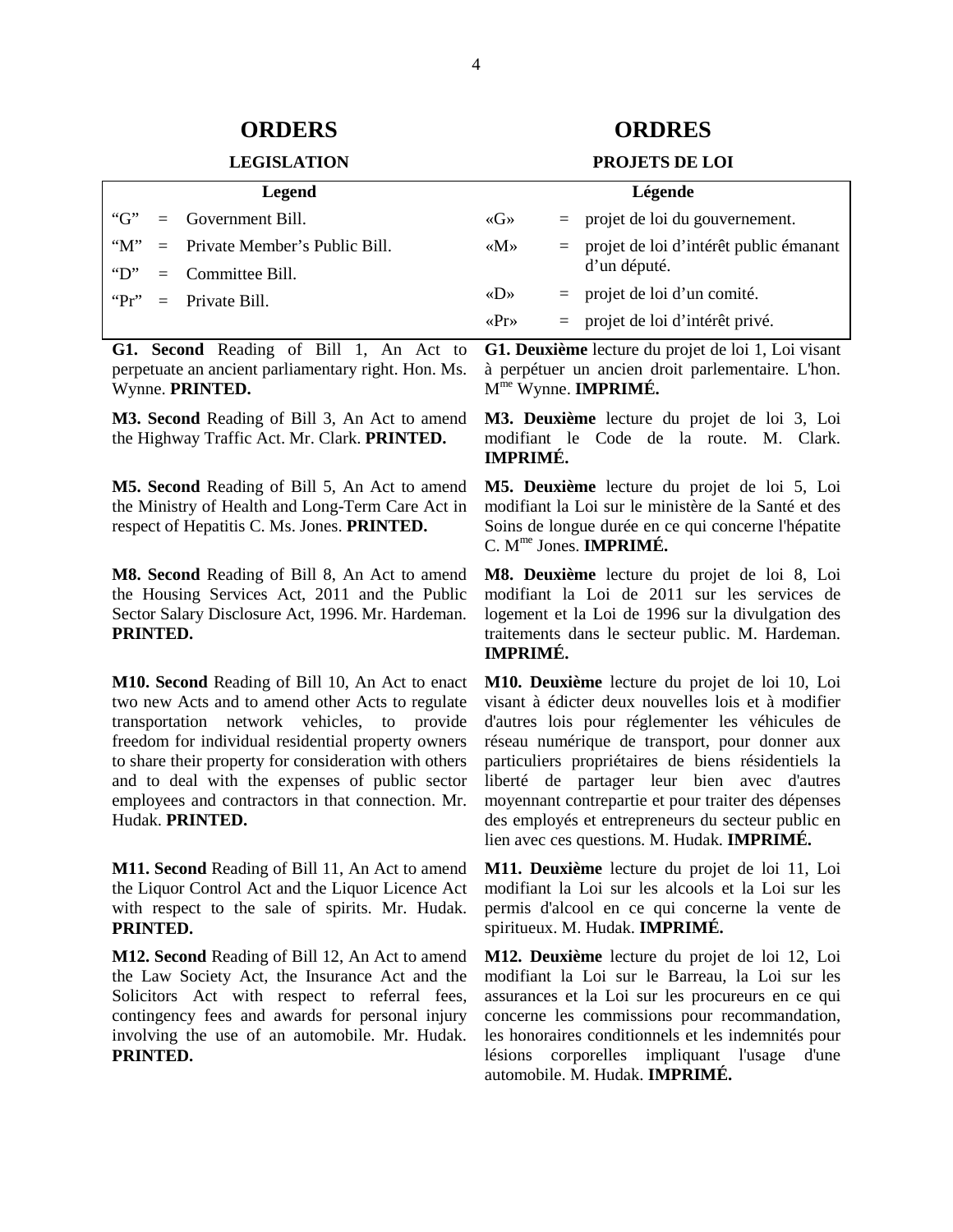**M14. Second** Reading of Bill 14, An Act to prohibit door-to-door sales of certain products. Mr. Baker. **PRINTED.** 

**M15. Second** Reading of Bill 15, An Act respecting criminal record checks for volunteers. Ms. Jones. **PRINTED.** 

**M18. Second** Reading of Bill 18, An Act to establish the Université de l'Ontario français. M<sup>me</sup> Gélinas. **PRINTED.** 

**M20. Second** Reading of Bill 20, An Act to continue the Mental Health and Addictions Leadership Advisory Council and to amend the Ombudsman Act in respect of providers of mental health and addictions services. Ms. Armstrong. **PRINTED.** 

**M21. Second** Reading of Bill 21, An Act to amend the Ministry of Correctional Services Act in respect of parole. Mr. Yakabuski. **PRINTED.** 

**M23. Second** Reading of Bill 23, An Act to proclaim the month of October Islamic Heritage Month. Ms. Armstrong. **PRINTED.** 

**M24. Second** Reading of Bill 24, An Act to proclaim the week immediately preceding the third Sunday in June as Men's Health Awareness Week. Mr. Potts. **PRINTED.** 

**M25. Second** Reading of Bill 25, An Act to amend the Planning Act. Mr. Wilson. **PRINTED.** 

**M29. Second** Reading of Bill 29, An Act to amend the Highway Traffic Act to exempt Sikh motorcyclists from the requirement to wear a helmet. Mr. Singh. **PRINTED.** 

**M32. Second** Reading of Bill 32, An Act to amend the Child and Family Services Act with respect to children 16 years of age and older. Mr. McDonell. **PRINTED.** 

**M33. Second** Reading of Bill 33, An Act to amend the Long-Term Care Homes Act, 2007 to establish a minimum standard of daily care.  $M<sup>me</sup>$  Gélinas. **PRINTED.** 

**M14. Deuxième** lecture du projet de loi 14, Loi interdisant la vente de porte-à-porte de certains produits. M. Baker. **IMPRIMÉ.** 

**M15. Deuxième** lecture du projet de loi 15, Loi concernant les vérifications du casier judiciaire des bénévoles. Mme Jones. **IMPRIMÉ.** 

**M18. Deuxième** lecture du projet de loi 18, Loi constituant l'Université de l'Ontario français. M<sup>me</sup> Gélinas. **IMPRIMÉ.** 

**M20. Deuxième** lecture du projet de loi 20, Loi visant à proroger le Conseil consultatif pour le leadership en santé mentale et en lutte contre les dépendances et à modifier la Loi sur l'ombudsman à l'égard des fournisseurs de services de santé mentale et de lutte contre les dépendances. M<sup>me</sup> Armstrong. **IMPRIMÉ.** 

**M21. Deuxième** lecture du projet de loi 21, Loi modifiant la Loi sur le ministère des Services correctionnels en ce qui concerne les libérations conditionnelles. M. Yakabuski. **IMPRIMÉ.** 

**M23. Deuxième** lecture du projet de loi 23, Loi proclamant le mois d'octobre Mois du patrimoine musulman. Mme Armstrong. **IMPRIMÉ.** 

**M24. Deuxième** lecture du projet de loi 24, Loi proclamant la semaine précédant le troisième dimanche de juin Semaine de la sensibilisation à la santé des hommes. M. Potts. **IMPRIMÉ.** 

**M25. Deuxième** lecture du projet de loi 25, Loi modifiant la Loi sur l'aménagement du territoire. M. Wilson. **IMPRIMÉ.** 

**M29. Deuxième** lecture du projet de loi 29, Loi modifiant le Code de la route pour exempter les motocyclistes sikhs de l'obligation de porter un casque. M. Singh. **IMPRIMÉ.** 

**M32. Deuxième** lecture du projet de loi 32, Loi modifiant la Loi sur les services à l'enfance et à la famille en ce qui concerne les enfants de 16 ans et plus. M. McDonell. **IMPRIMÉ.** 

**M33. Deuxième** lecture du projet de loi 33, Loi modifiant la Loi de 2007 sur les foyers de soins de longue durée afin d'établir une norme minimale en matière de soins quotidiens. M<sup>me</sup> Gélinas. **IMPRIMÉ.**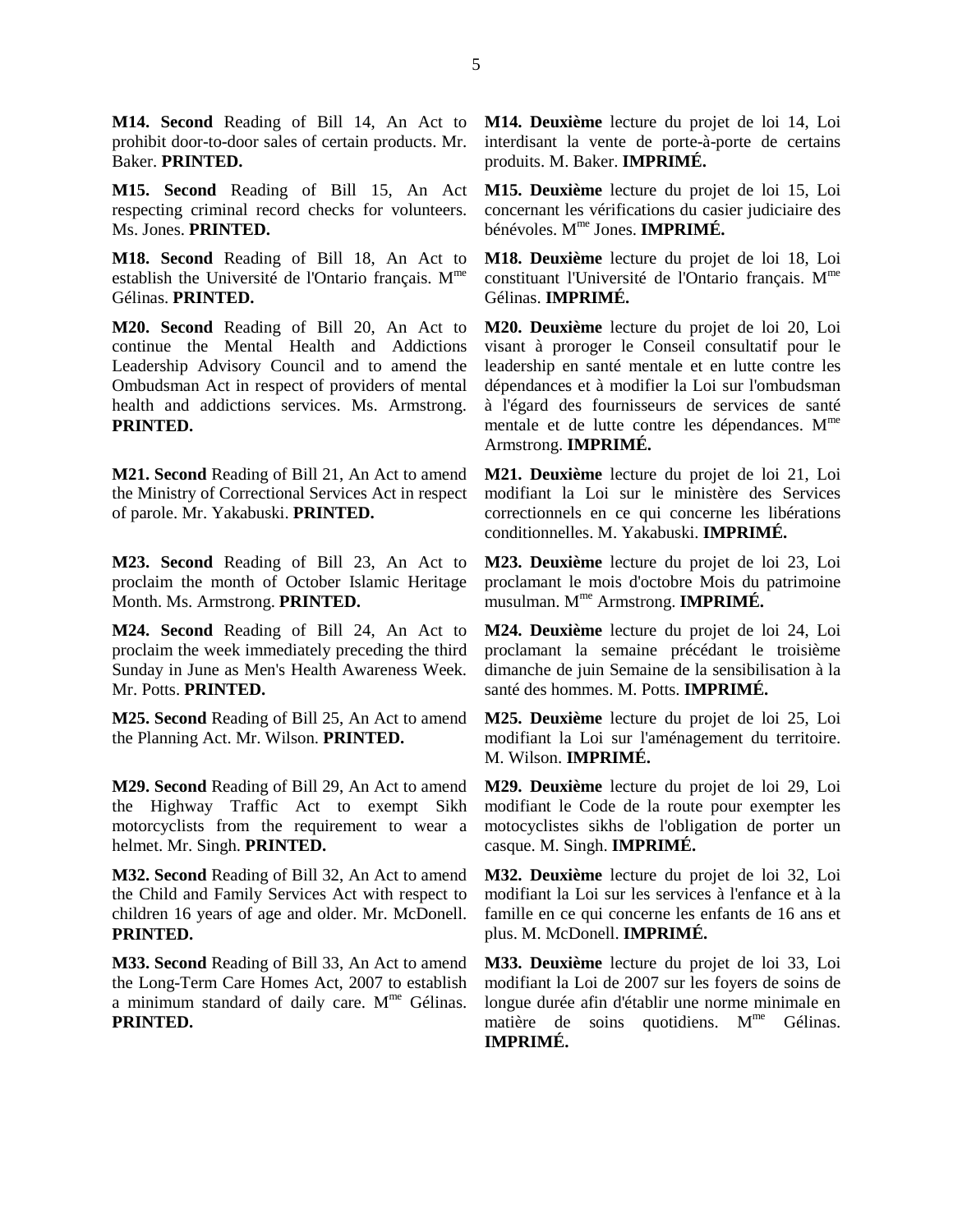**M35. Second** Reading of Bill 35, An Act to amend the Home Care and Community Services Act, 1994 with respect to complaints and appeals. Mrs. Gretzky. **PRINTED.** 

**G39. Third** Reading of Bill 39, An Act to amend the Aggregate Resources Act and the Mining Act. Hon. Mrs. McGarry. **REPRINTED.** 

**M40. Second** Reading of Bill 40, An Act to amend the Animals for Research Act and the Dog Owners' Liability Act with respect to pit bulls. Ms. DiNovo. **PRINTED.** 

**M42. Second** Reading of Bill 42, An Act to amend the Highway Traffic Act with respect to waste collection vehicles and snow plows. Mr. Harris. **PRINTED.** 

**M48. Second** Reading of Bill 48, An Act to repeal the Safe Streets Act, 1999. Ms. DiNovo. **PRINTED.** 

**M49. Second** Reading of Bill 49, An Act to enact the Privatizations and Public-Private Partnerships Transparency and Accountability Act, 2016 and to amend the Colleges Collective Bargaining Act, 2008. Ms. Fife. **PRINTED.** 

**M51. Second** Reading of Bill 51, An Act to amend the Employment Standards Act, 2000 and the Public Service of Ontario Act, 2006 with respect to the disclosure of specified information relating to children and services in respect of children. Miss Taylor. **PRINTED.** 

**M53. Second** Reading of Bill 53, An Act to amend the Liquor Control Act. Ms. Jones, Mr. Gates and Mr. Potts. **PRINTED.** 

**M58. Second** Reading of Bill 58, An Act to amend various Acts with respect to delegated administrative authorities. Mr. McDonell. **PRINTED.** 

**G59. Third** Reading of Bill 59, An Act to enact a new Act with respect to home inspections and to amend various Acts with respect to financial services and consumer protection. Hon. M<sup>me</sup> Lalonde. **REPRINTED.** 

**M35. Deuxième** lecture du projet de loi 35, Loi modifiant la Loi de 1994 sur les services de soins à domicile et les services communautaires en ce qui concerne les plaintes et les appels. M<sup>me</sup> Gretzky. **IMPRIMÉ.** 

**G39. Troisième** lecture du projet de loi 39, Loi modifiant la Loi sur les ressources en agrégats et la Loi sur les mines. L'hon.  $M^{me}$  McGarry. **RÉIMPRIMÉ.** 

**M40. Deuxième** lecture du projet de loi 40, Loi modifiant la Loi sur les animaux destinés à la recherche et la Loi sur la responsabilité des propriétaires de chiens en ce qui a trait aux pitbulls. Mme DiNovo. **IMPRIMÉ.** 

**M42. Deuxième** lecture du projet de loi 42, Loi modifiant le Code de la route en ce qui concerne les véhicules de collecte des déchets et les chasseneige. M. Harris. **IMPRIMÉ.** 

**M48. Deuxième** lecture du projet de loi 48, Loi abrogeant la Loi de 1999 sur la sécurité dans les rues. Mme DiNovo. **IMPRIMÉ.** 

**M49. Deuxième** lecture du projet de loi 49, Loi édictant la Loi de 2016 sur la transparence et la responsabilisation en matière de privatisations et de partenariats public-privé et modifiant la Loi de 2008 sur la négociation collective dans les collèges. Mme Fife. **IMPRIMÉ.** 

**M51. Deuxième** lecture du projet de loi 51, Loi modifiant la Loi de 2000 sur les normes d'emploi et la Loi de 2006 sur la fonction publique de l'Ontario en ce qui a trait à la divulgation de renseignements précisés concernant les enfants et les services à leur intention. M<sup>lle</sup> Taylor. **IMPRIMÉ.** 

**M53. Deuxième** lecture du projet de loi 53, Loi modifiant la Loi sur les alcools. Mme Jones, M. Gates et M. Potts. **IMPRIMÉ.** 

**M58. Deuxième** lecture du projet de loi 58, Loi modifiant diverses lois en ce qui concerne les organismes d'application délégataires. M. McDonell. **IMPRIMÉ.** 

**G59. Troisième** lecture du projet de loi 59, Loi édictant une nouvelle loi concernant les inspections immobilières et modifiant diverses lois concernant les services financiers et la protection du consommateur. L'hon. M<sup>me</sup> Lalonde. **RÉIMPRIMÉ.**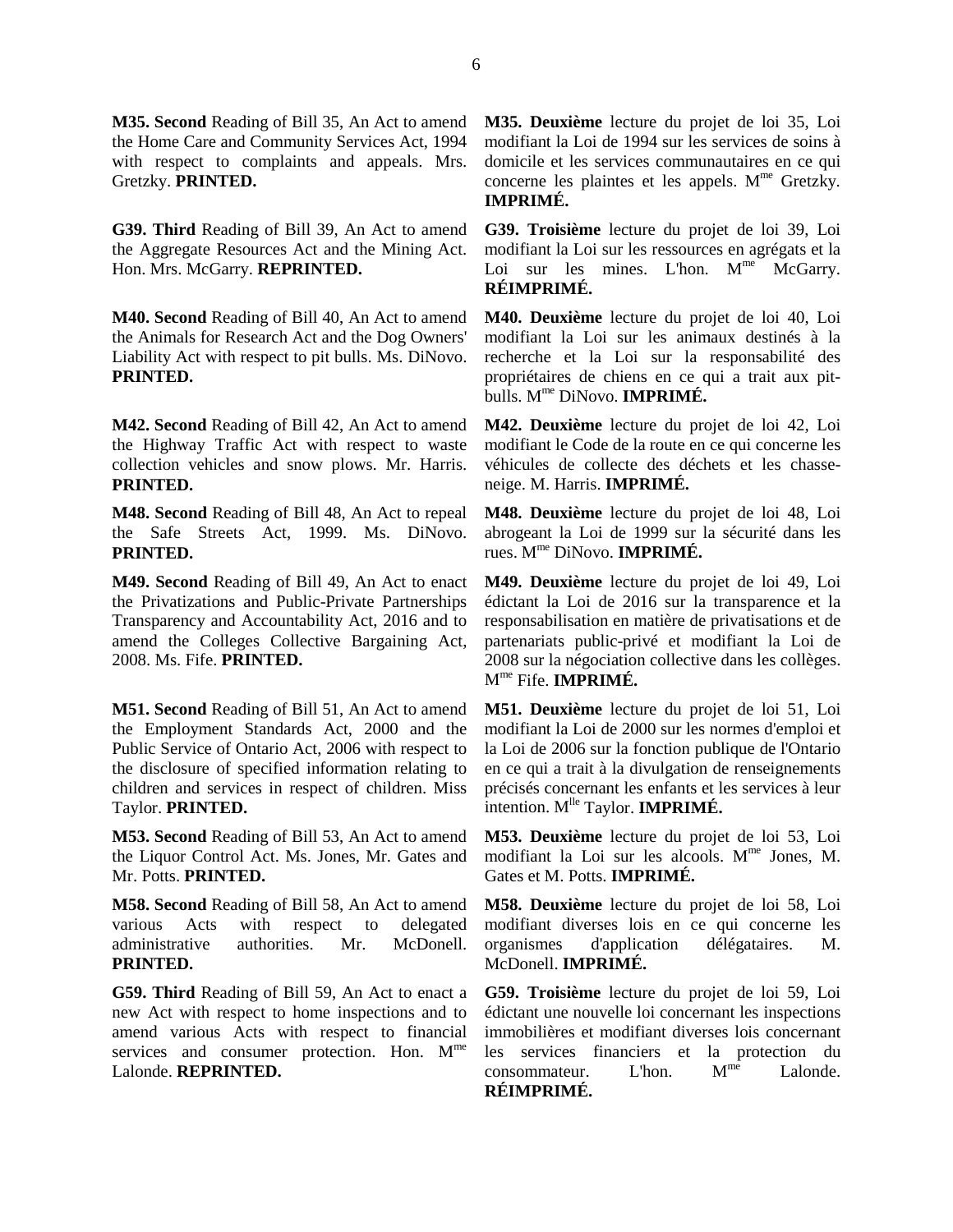**M61. Second** Reading of Bill 61, An Act respecting the City of Toronto and the Ontario Municipal Board. Ms. DiNovo. **PRINTED.** 

**M62. Second** Reading of Bill 62, An Act to amend the Climate Change Mitigation and Low-carbon Economy Act, 2016. Mr. Tabuns. **PRINTED.** 

**G65.** Resuming the debate adjourned on March 20, 2017 on the motion for **Second** Reading of Bill 65, An Act to amend the Highway Traffic Act in respect of speed limits in municipalities and other matters. Hon. Mr. Del Duca. **PRINTED.** Time used: 5 hrs. 07 mins.

**M66. Second** Reading of Bill 66, An Act to proclaim Family Caregiver Day. M<sup>me</sup> Gélinas. **PRINTED.** 

**M69. Second** Reading of Bill 69, An Act to amend the Education Act with respect to a comprehensive financial literacy course. Mr. Fedeli. **PRINTED.** 

**M72. Second** Reading of Bill 72, An Act to amend the Highway Traffic Act to provide rules for the use of roundabouts. Mr. Harris. **PRINTED.** 

**M73. Second** Reading of Bill 73, An Act to amend the Representation Act, 2015 to include Wahnapitae Indian Reserve No. 11 in the electoral district of Nickel Belt rather than in the electoral district of Timiskaming-Cochrane. M<sup>me</sup> Gélinas. **PRINTED.** 

**M74. Second** Reading of Bill 74, An Act to proclaim the Trans Day of Remembrance. Ms. DiNovo. **PRINTED.** 

**M76. Second** Reading of Bill 76, An Act to amend the Higher Education Quality Council of Ontario Act, 2005 to require the Council to collect and publish information in respect of certain educational institutions. Mr. Baker. **PRINTED.** 

**M77. Second** Reading of Bill 77, An Act to enact the Kickstarting Public Participation Act, 2016. Mr. Hillier. **PRINTED.** 

**M61. Deuxième** lecture du projet de loi 61, Loi portant sur la cité de Toronto et la Commission des affaires municipales de l'Ontario. M<sup>me</sup> DiNovo. **IMPRIMÉ.** 

**M62. Deuxième** lecture du projet de loi 62, Loi modifiant la Loi de 2016 sur l'atténuation du changement climatique et une économie sobre en carbone. M. Tabuns. **IMPRIMÉ.** 

**G65.** Suite du débat ajourné le 20 mars 2017 sur la motion portant **deuxième** lecture du projet de loi 65, Loi modifiant le Code de la route relativement aux limites de vitesse dans les municipalités et à d'autres questions. L'hon. M. Del Duca. **IMPRIMÉ.** Durée du débat : 5 h 07.

**M66. Deuxième** lecture du projet de loi 66, Loi proclamant le Jour des aidants naturels. M<sup>me</sup> Gélinas. **IMPRIMÉ.** 

**M69. Deuxième** lecture du projet de loi 69, Loi modifiant la Loi sur l'éducation en ce qui concerne un cours complet sur la culture financière. M. Fedeli. **IMPRIMÉ.** 

**M72. Deuxième** lecture du projet de loi 72, Loi modifiant le Code de la route pour prévoir des règles régissant l'utilisation des carrefours giratoires. M. Harris. **IMPRIMÉ.** 

**M73. Deuxième** lecture du projet de loi 73, Loi modifiant la Loi de 2015 sur la représentation électorale pour inclure la réserve indienne Wahnapitae n°11 dans la circonscription électorale de Nickel Belt au lieu de la circonscription électorale de Timiskaming-Cochrane. Mme Gélinas. **IMPRIMÉ.** 

**M74. Deuxième** lecture du projet de loi 74, Loi proclamant la Journée du souvenir trans. M<sup>me</sup> DiNovo. **IMPRIMÉ.** 

**M76. Deuxième** lecture du projet de loi 76, Loi modifiant la Loi de 2005 sur le Conseil ontarien de la qualité de l'enseignement supérieur pour exiger que le Conseil recueille et publie des renseignements concernant certains établissements d'enseignement. M. Baker. **IMPRIMÉ.** 

**M77. Deuxième** lecture du projet de loi 77, Loi édictant la Loi de 2016 de démarrage de la participation citoyenne. M. Hillier. **IMPRIMÉ.**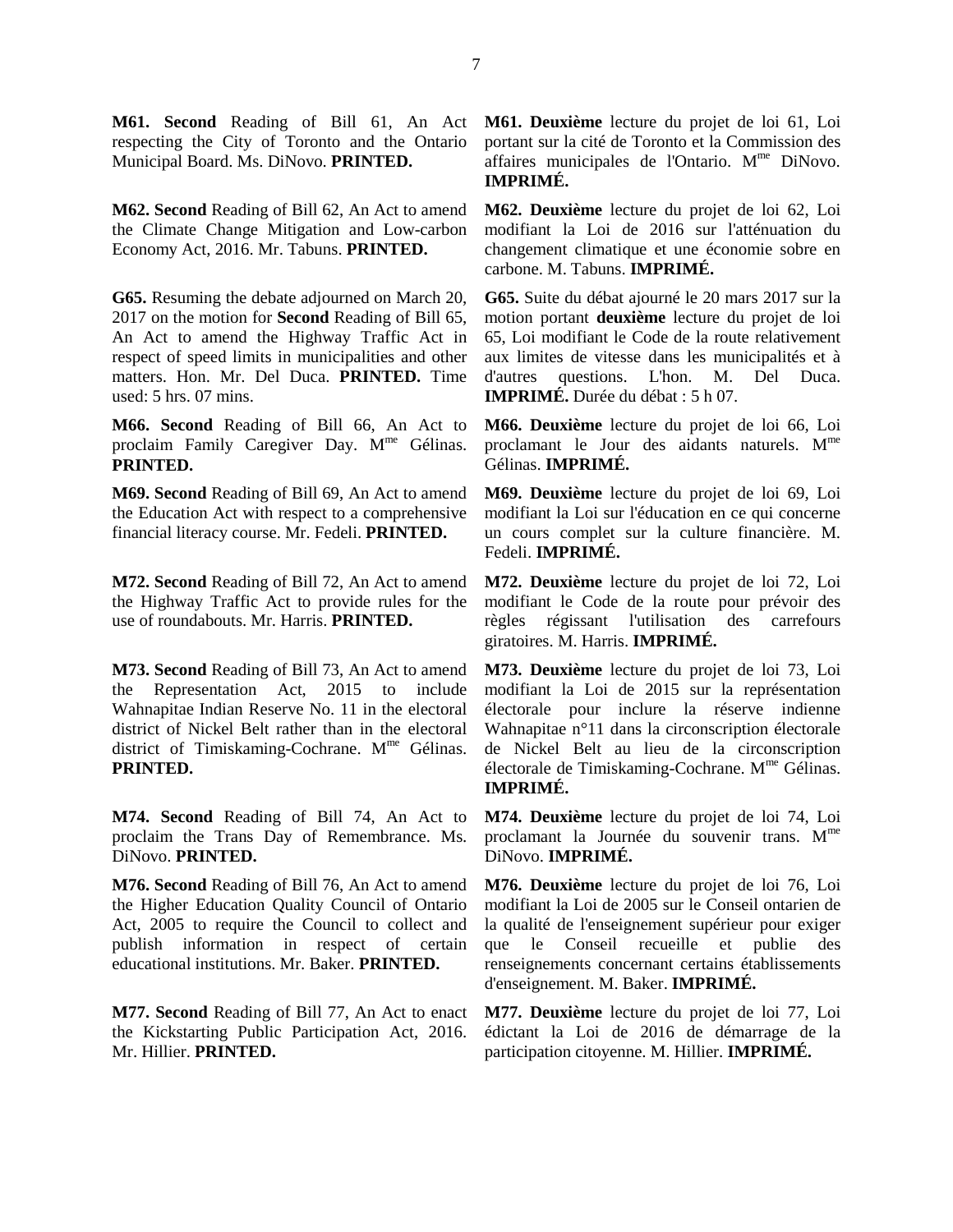proclaim Eating Disorders Awareness Week. Ms. Armstrong. **PRINTED.** 

**M80. Second** Reading of Bill 80, An Act respecting the rights of persons with disabilities who use service dogs. Mr. Harris. **PRINTED.** 

**M81. Second** Reading of Bill 81, An Act to amend the Long-Term Care Homes Act, 2007 to give preference to veterans for access to beds. Ms. Forster. **PRINTED.** 

**M82. Second** Reading of Bill 82, An Act to proclaim Lawren Harris Day. Mr. Dong and Mr. Walker. **PRINTED.** 

**M83. Second** Reading of Bill 83, An Act to amend the Labour Relations Act, 1995 with respect to the determination of bargaining units and the certification of trade unions. Mr. McDonell. **PRINTED.** 

**M85. Second** Reading of Bill 85, An Act to amend the Highway Traffic Act to increase the penalty for transporting a passenger for compensation without a licence, permit or authorization. Mr. Fraser. **PRINTED.** 

**M86. Second** Reading of Bill 86, An Act to amend the Conservation Authorities Act. Ms. Forster. **PRINTED.** 

**G87.** Resuming the debate adjourned on March 27, 2017 on the motion for **Second** Reading of Bill 87, An Act to implement health measures and measures relating to seniors by enacting, amending or repealing various statutes. Hon. Mr. Hoskins. **PRINTED.** Time used: 4 hrs. 25 mins.

**M90. Second** Reading of Bill 90, An Act to amend the Highway Traffic Act in respect of school safety zones. Mr. Colle. **PRINTED.** 

**M91. Second** Reading of Bill 91, An Act to amend the Electricity Act, 1998 and the Ontario Energy Board Act, 1998. Mr. Smith. **PRINTED.** 

**M78. Second** Reading of Bill 78, An Act to **M78. Deuxième** lecture du projet de loi 78, Loi proclamant la Semaine de la sensibilisation aux troubles de l'alimentation.  $M^{me}$  Armstrong. **IMPRIMÉ.** 

> **M80. Deuxième** lecture du projet de loi 80, Loi concernant les droits des personnes handicapées qui ont recours à des chiens d'assistance. M. Harris. **IMPRIMÉ.**

> **M81. Deuxième** lecture du projet de loi 81, Loi modifiant la Loi de 2007 sur les foyers de soins de longue durée pour accorder la préférence aux anciens combattants qui veulent avoir accès à des lits. Mme Forster. **IMPRIMÉ.**

> **M82. Deuxième** lecture du projet de loi 82, Loi proclamant le Jour de Lawren Harris. M. Dong et M. Walker. **IMPRIMÉ.**

> **M83. Deuxième** lecture du projet de loi 83, Loi modifiant la Loi de 1995 sur les relations de travail en ce qui concerne la détermination des unités de négociation et l'accréditation des syndicats. M. McDonell. **IMPRIMÉ.**

> **M85. Deuxième** lecture du projet de loi 85, Loi modifiant le Code de la route afin d'augmenter la pénalité prévue à l'égard du transport de passagers moyennant rémunération sans permis de conduire, certificat d'immatriculation ou autorisation. M. Fraser. **IMPRIMÉ.**

> **M86. Deuxième** lecture du projet de loi 86, Loi modifiant la Loi sur les offices de protection de la nature. Mme Forster. **IMPRIMÉ.**

> **G87.** Suite du débat ajourné le 27 mars 2017 sur la motion portant **deuxième** lecture du projet de loi 87, Loi visant à mettre en oeuvre des mesures concernant la santé et les personnes âgées par l'édiction, la modification ou l'abrogation de diverses lois. L'hon. M. Hoskins. **IMPRIMÉ.**  Durée du débat : 4 h 25.

> **M90. Deuxième** lecture du projet de loi 90, Loi modifiant le Code de la route en ce qui concerne les zones de sécurité scolaire. M. Colle. **IMPRIMÉ.**

> **M91. Deuxième** lecture du projet de loi 91, Loi modifiant la Loi de 1998 sur l'électricité et la Loi de 1998 sur la Commission de l'énergie de l'Ontario. M. Smith. **IMPRIMÉ.**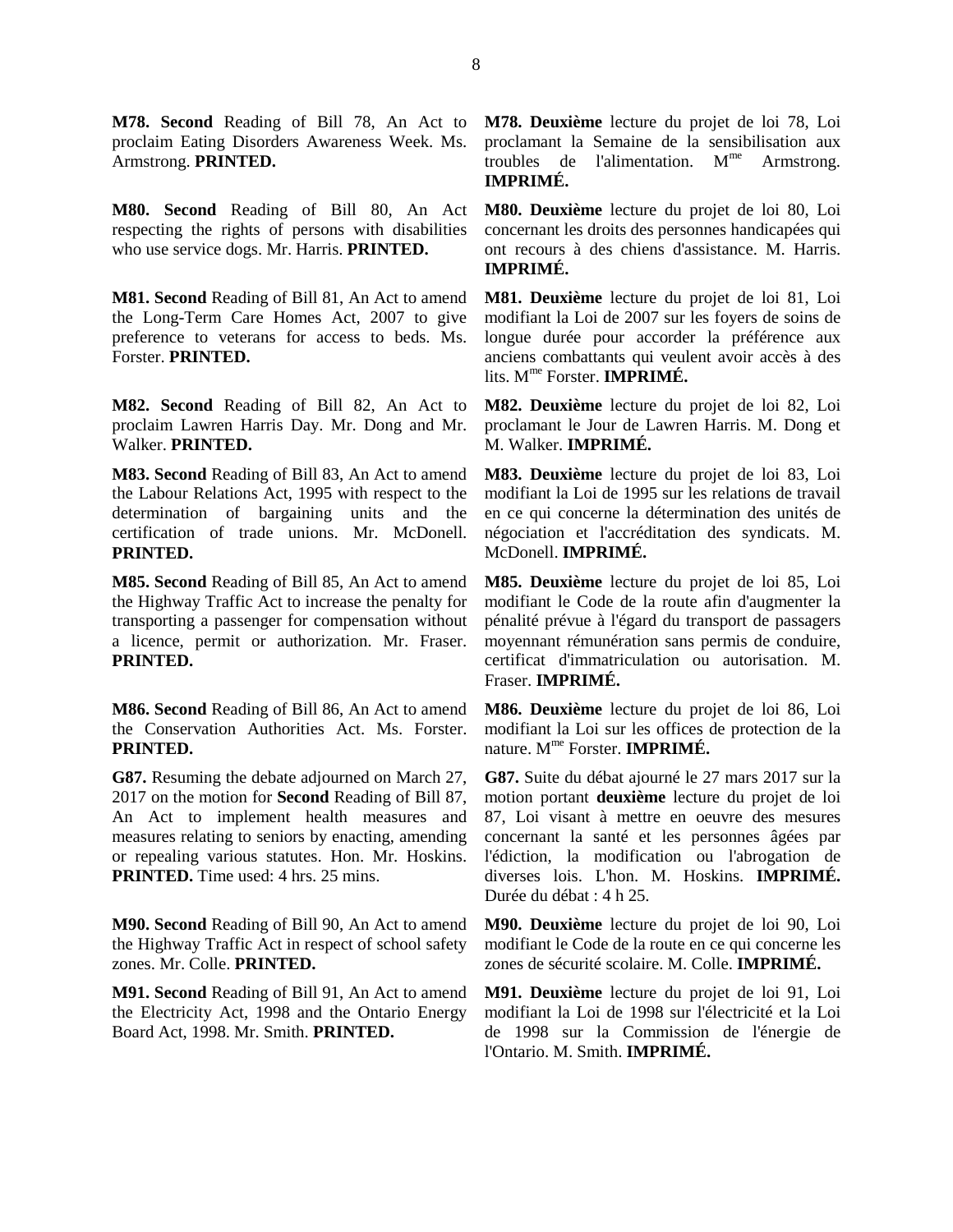**G96.** Resuming the debate adjourned on March 21, 2017 on the motion for **Second** Reading of Bill 96, An Act to enact the Human Trafficking Awareness Day Act, 2017 and the Prevention of and Remedies for Human Trafficking Act, 2017. Hon. Ms. Naidoo-Harris. **PRINTED.** Time used: 1 hr. 12 mins.

**M99. Second** Reading of Bill 99, An Act to amend the Ministry of Health and Long-Term Care Act with respect to residential substance abuse treatment services. Ms. Jones. **PRINTED.** 

**M100. Second** Reading of Bill 100, An Act respecting identification for veterans. Mr. MacLaren. **PRINTED.** 

**M102. Second** Reading of Bill 102, An Act to amend the French Language Services Act with respect to the provision of services in French. M<sup>me</sup> Gélinas. **PRINTED.** 

**M103. Second** Reading of Bill 103, An Act to amend the Law Society Act and the Solicitors Act with respect to matters related to personal injury claims and client agreements. Mr. Colle. **PRINTED.** 

**M105. Second** Reading of Bill 105, An Act governing the identification of truss and lightweight construction in buildings. Mr. Pettapiece. **PRINTED.** 

**M106. Second** Reading of Bill 106, An Act to amend the Residential Tenancies Act, 2006 to extend rules governing rent increases to certain types of rental units. Mr. Tabuns. **PRINTED.** 

**M108. Second** Reading of Bill 108, An Act to amend the Highway Traffic Act to end flak for carrying racks. Mr. Miller (Parry Sound– Muskoka). **PRINTED.** 

**M109. Second** Reading of Bill 109, An Act to amend the Building Code Act, 1992 and the Consumer Protection Act, 2002 in respect of elevators and elevating device mechanics. Mr. Dong. **PRINTED.** 

**G96.** Suite du débat ajourné le 21 mars 2017 sur la motion portant **deuxième** lecture du projet de loi 96, Loi édictant la Loi de 2017 sur la Journée de sensibilisation à la traite de personnes et la Loi de 2017 sur la prévention de la traite de personnes et les recours en la matière. L'hon.  $\overline{M}^{\text{me}}$  Naidoo-Harris. **IMPRIMÉ.** Durée du débat : 1 h 12.

**M99. Deuxième** lecture du projet de loi 99, Loi modifiant la Loi sur le ministère de la Santé et des Soins de longue durée en ce qui a trait aux services de traitement de la toxicomanie en établissement. Mme Jones. **IMPRIMÉ.** 

**M100. Deuxième** lecture du projet de loi 100, Loi concernant l'identification des anciens combattants. M. MacLaren. **IMPRIMÉ.** 

**M102. Deuxième** lecture du projet de loi 102, Loi modifiant la Loi sur les services en français en ce qui concerne la prestation des services en français. Mme Gélinas. **IMPRIMÉ.** 

**M103. Deuxième** lecture du projet de loi 103, Loi modifiant la Loi sur le Barreau et la Loi sur les procureurs à l'égard de questions liées aux demandes d'indemnisation pour lésions corporelles et aux ententes avec les clients. M. Colle. **IMPRIMÉ.** 

**M105. Deuxième** lecture du projet de loi 105, Loi régissant l'identification des composants structuraux à ossature légère incorporés aux bâtiments. M. Pettapiece. **IMPRIMÉ.** 

**M106. Deuxième** lecture du projet de loi 106, Loi modifiant la Loi de 2006 sur la location à usage d'habitation afin d'étendre les règles régissant les augmentations de loyer à certains types de logements locatifs. M. Tabuns. **IMPRIMÉ.** 

**M108. Deuxième** lecture du projet de loi 108, Loi modifiant le Code de la route pour mettre fin aux objections aux supports de transport. M. Miller (Parry Sound–Muskoka). **IMPRIMÉ.** 

**M109. Deuxième** lecture du projet de loi 109, Loi modifiant la Loi de 1992 sur le code du bâtiment et la Loi de 2002 sur la protection du consommateur en ce qui concerne les ascenseurs et les mécaniciens d'ascenseurs et d'appareils de levage. M. Dong. **IMPRIMÉ.**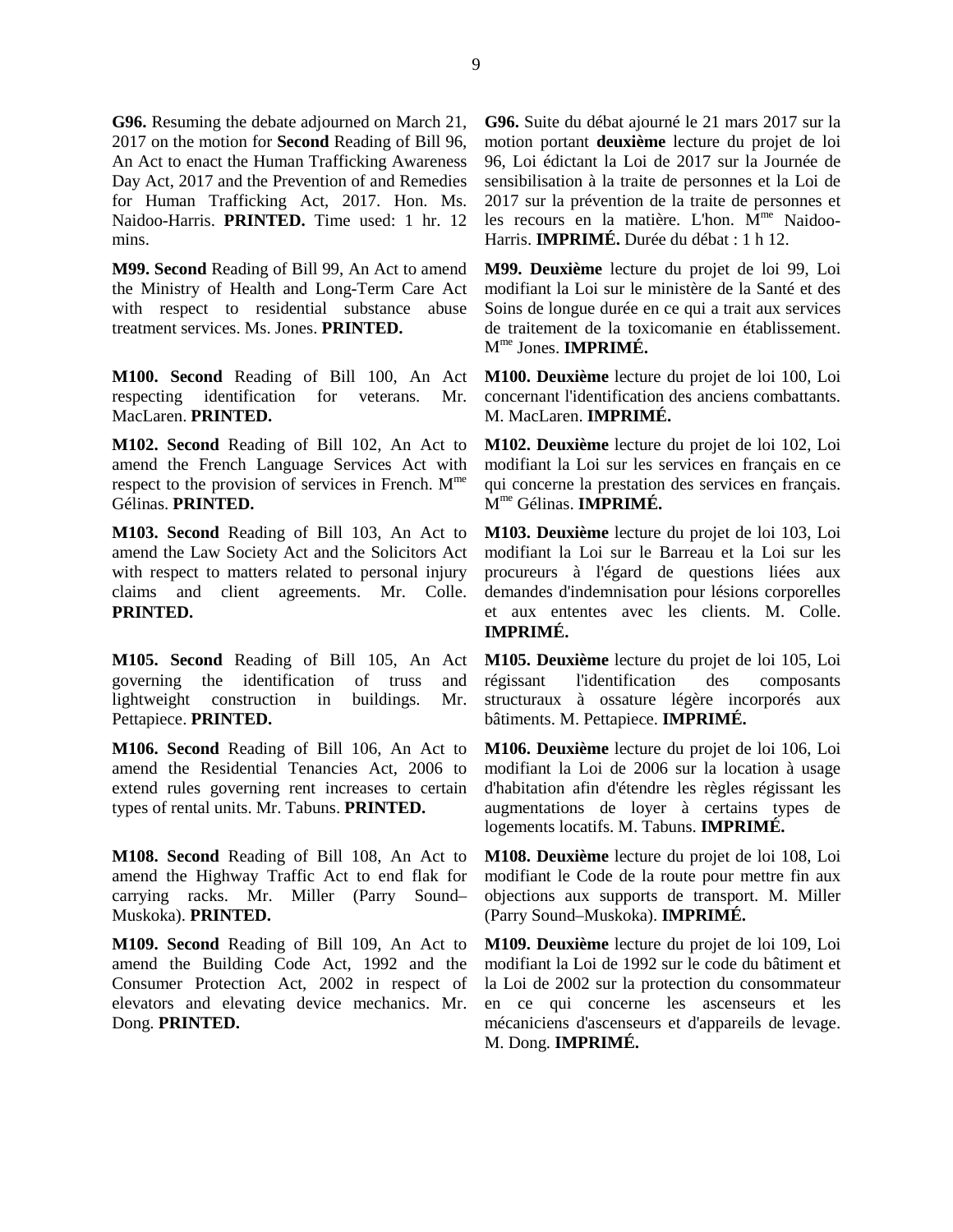**M110. Second** Reading of Bill 110, An Act to amend the Long-Term Care Homes Act, 2007. Mr. Walker. **PRINTED.** 

**G111.** Resuming the debate adjourned on March 28, 2017 on the motion for **Second** Reading of Bill 111, An Act to authorize the expenditure of certain amounts for the fiscal year ending March 31, 2017. Hon. Mrs. Sandals. *The Lieutenant Governor's recommendation, pursuant to S.O. 57, has been received.* **PRINTED.** Time used: 1 hr. 12 mins.

**M112. Second** Reading of Bill 112, An Act to amend the Government Advertising Act, 2004. Ms. Jones. **PRINTED.** 

**M110. Deuxième** lecture du projet de loi 110, Loi modifiant la Loi de 2007 sur les foyers de soins de longue durée. M. Walker. **IMPRIMÉ.** 

**G111.** Suite du débat ajourné le 28 mars 2017 sur la motion portant **deuxième** lecture du projet de loi 111, Loi autorisant l'utilisation de certaines sommes pour l'exercice se terminant le 31 mars 2017. L'hon. Mme Sandals. *La recommandation de la Lieutenante-gouverneure a été reçue, conformément à l'article 57 du Règlement.*  **IMPRIMÉ.** Durée du débat : 1 h 12.

**M112. Deuxième** lecture du projet de loi 112, Loi modifiant la Loi de 2004 sur la publicité gouvernementale. Mme Jones. **IMPRIMÉ.** 

## **PRIVATE BILLS PROJETS DE LOI D'INTÉRÊT PRIVÉ**

**Pr56. Second** Reading of Bill Pr56, An Act to revive 2053266 Ontario Inc. Ms. Hoggarth. **PRINTED.** 

**Pr57. Second** Reading of Bill Pr57, An Act to revive Prosper Legal Management Inc. Mr. Delaney. **PRINTED.** 

\_\_\_\_\_\_\_\_\_\_\_\_\_\_\_\_\_\_\_\_\_\_\_\_\_\_\_\_\_\_\_\_\_\_\_\_\_\_\_\_\_\_\_\_\_\_\_\_\_\_\_\_\_\_\_\_\_\_\_\_\_\_\_\_\_\_\_\_\_\_\_\_\_\_\_\_\_\_\_\_\_\_\_\_

\_\_\_\_\_\_\_\_\_\_\_\_\_\_\_\_\_\_\_\_\_\_\_\_\_\_\_\_\_\_\_\_\_\_\_\_\_\_\_\_\_\_\_\_\_\_\_\_\_\_\_\_\_\_\_\_\_\_\_\_\_\_\_\_\_\_\_\_\_\_\_\_\_\_\_\_\_\_\_\_\_\_\_\_

**Pr58. Second** Reading of Bill Pr58, An Act to revive 1049491 Ontario Inc. Mr. Gates. **PRINTED.** 

3. Resuming the debate adjourned on October 17, 2016 on the motion for Adoption of the recommendations contained in the Report of the Standing Committee on Public Accounts on Healthy Schools Strategy (Section 4.03, 2015 Annual Report of the Office of the Auditor General of Ontario).

13. Resuming the debate adjourned on December 1, 2016 on the motion for Adoption of the recommendations contained in the Report of the Standing Committee on Public Accounts on CCACs—Community Care Access Centres— Home Care Program (Section 3.01, 2015 Annual Report of the Office of the Auditor General of Ontario).

14. Resuming the debate adjourned on December 5, 2016 on the motion for Adoption of the recommendations contained in the Report of the Standing Committee on Public Accounts on Toward Better Accountability (Chapter 5, 2015 Annual Report of the Office of the Auditor General of Ontario).

#### **GOVERNMENT ORDERS ORDRES DU GOUVERNEMENT**

3. Suite du débat ajourné le 17 octobre 2016 sur la motion portant adoption des recommandations contenues dans le rapport du Comité permanent des comptes publics sur Stratégie visant des écoles saines (Rapport annuel 2015 du Bureau de la vérificatrice générale de l'Ontario, section 4.03).

13. Suite du débat ajourné le  $1<sup>er</sup>$  décembre 2016 sur la motion portant adoption des recommandations contenues dans le rapport du Comité permanent des comptes publics sur CASC – Centres d'accès aux soins communautaires – Programme des soins à domicile (Rapport annuel 2015 du Bureau de la vérificatrice générale de l'Ontario, section 3.01).

14. Suite du débat ajourné le 5 décembre 2016 sur la motion portant adoption des recommandations contenues dans le rapport du Comité permanent des comptes publics sur Améliorer la reddition de compte (Rapport annuel 2015 du Bureau de la vérificatrice générale de l'Ontario, chapitre 5).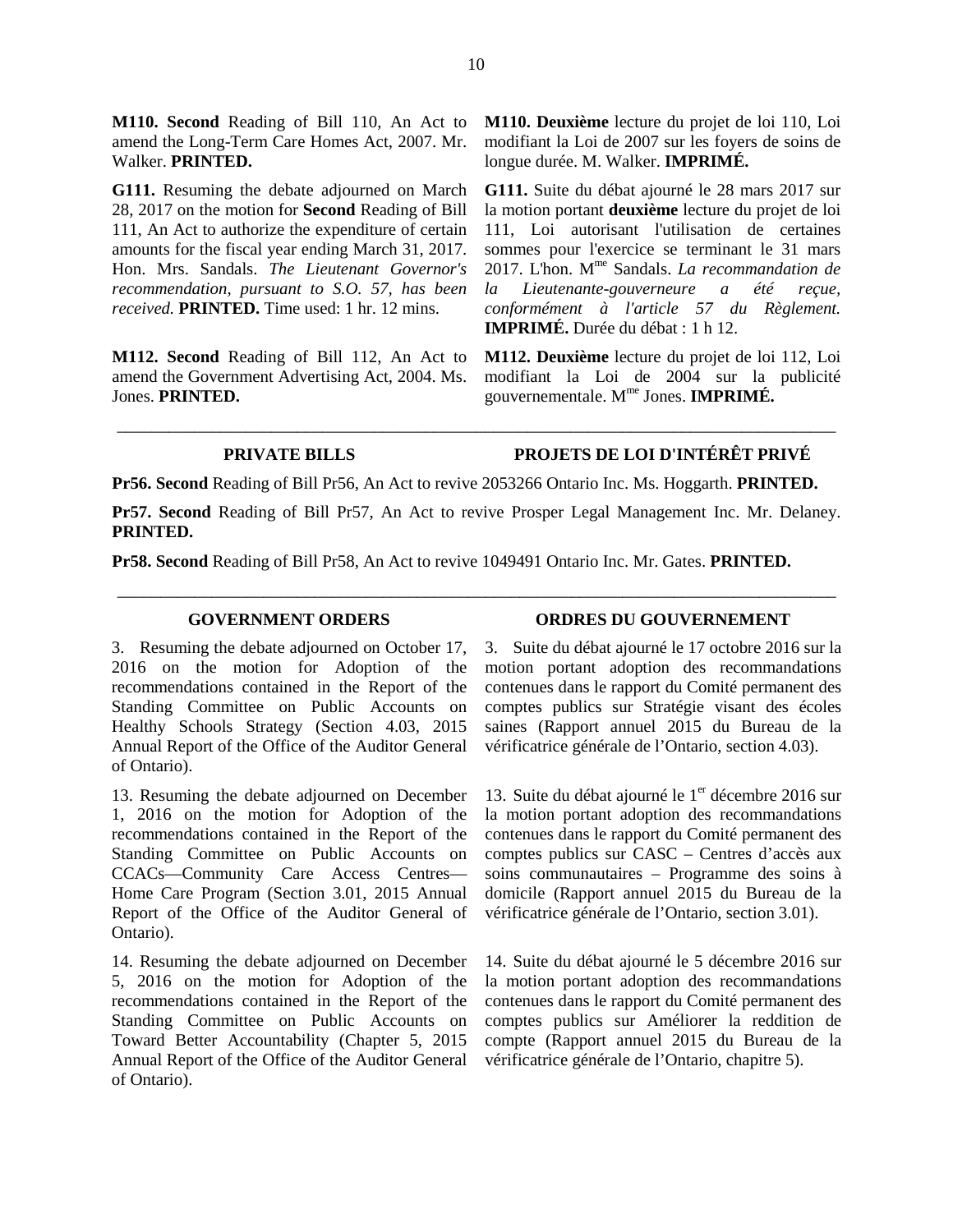15. Resuming the debate adjourned on December 5, 2016 on the motion for Adoption of the Third Report 2016 of the Standing Committee on Regulations and Private Bills.

16. Resuming the debate adjourned on December 8, 2016 on the motion for Adoption of the recommendations contained in the Report of the Standing Committee on Public Accounts on Hydro One—Management of Electricity Transmission and Distribution Assets (Section 3.06, 2015 Annual Report of the Office of the Auditor General of Ontario).

17. Resuming the debate adjourned on March 20, 2017 on the motion for Adoption of the recommendations contained in the Report of the Standing Committee on Finance and Economic Affairs on the Pre-Budget Consultation 2017.

18. Resuming the debate adjourned on March 21, 2017 on the motion for Adoption of the recommendations contained in the Report of the Standing Committee on Public Accounts on Electricity Power System Planning (Section 3.05, 2015 Annual Report of the Office of the Auditor General of Ontario).

15. Suite du débat ajourné le 5 décembre 2016 sur la motion portant le Troisième Rapport 2016 du Comité permanent des règlements et des projets de loi d'intérêt privé.

16. Suite du débat ajourné le 8 décembre 2016 sur la motion portant adoption des recommandations contenues dans le rapport du Comité permanent des comptes publics sur Hydro One – Gestion des actifs de transport et de distribution de l'électricité (Rapport annuel 2015 du Bureau de la vérificatrice générale de l'Ontario, section 3.06).

17. Suite du débat ajourné le 20 mars 2017 sur la motion portant adoption des recommandations contenues dans le rapport du Comité permanent des finances et des affaires économiques sur Consultations prébudgétaires pour 2017.

18. Suite du débat ajourné le 21 mars 2017 sur la motion portant adoption des recommandations contenues dans le rapport du Comité permanent des comptes publics sur Planification du réseau d'électricité (Rapport annuel 2015 du Bureau de la vérificatrice générale de l'Ontario, section 3.05).

### **PRIVATE MEMBERS' PUBLIC BUSINESS AFFAIRES D'INTÉRÊT PUBLIC ÉMANANT**

*(Precedence in accordance with Standing Order 98(b)).*

**DES DÉPUTÉS**

*(Ordre de priorité conforme à l'article 98 b) du Règlement.)*

#### **Ballot Item Number 43 – To be debated March 30, 2017.**

**M110. Second** Reading of Bill 110, An Act to amend the Long-Term Care Homes Act, 2007. Mr. Walker.

#### **Ballot Item Number 44 – To be debated March 30, 2017.**

**M77. Second** Reading of Bill 77, An Act to enact the Kickstarting Public Participation Act, 2016. Mr. Hillier.

**M77. Deuxième** lecture du projet de loi 77, Loi édictant la Loi de 2016 de démarrage de la participation citoyenne. M. Hillier.

**M110. Deuxième** lecture du projet de loi 110, Loi modifiant la Loi de 2007 sur les foyers de soins de

longue durée. M. Walker.

#### **Ballot Item Number 45 – To be debated March 30, 2017.**

**M112. Second** Reading of Bill 112, An Act to amend the Government Advertising Act, 2004. Ms. Jones.

**M112. Deuxième** lecture du projet de loi 112, Loi modifiant la Loi de 2004 sur la publicité gouvernementale.  $M<sup>me</sup>$  Jones.

\_\_\_\_\_\_\_\_\_\_\_\_\_\_\_\_\_\_\_\_\_\_\_\_\_\_\_\_\_\_\_\_\_\_\_\_\_\_\_\_\_\_\_\_\_\_\_\_\_\_\_\_\_\_\_\_\_\_\_\_\_\_\_\_\_\_\_\_\_\_\_\_\_\_\_\_\_\_\_\_\_\_\_\_\_

\_\_\_\_\_\_\_\_\_\_\_\_

 $\overline{\phantom{a}}$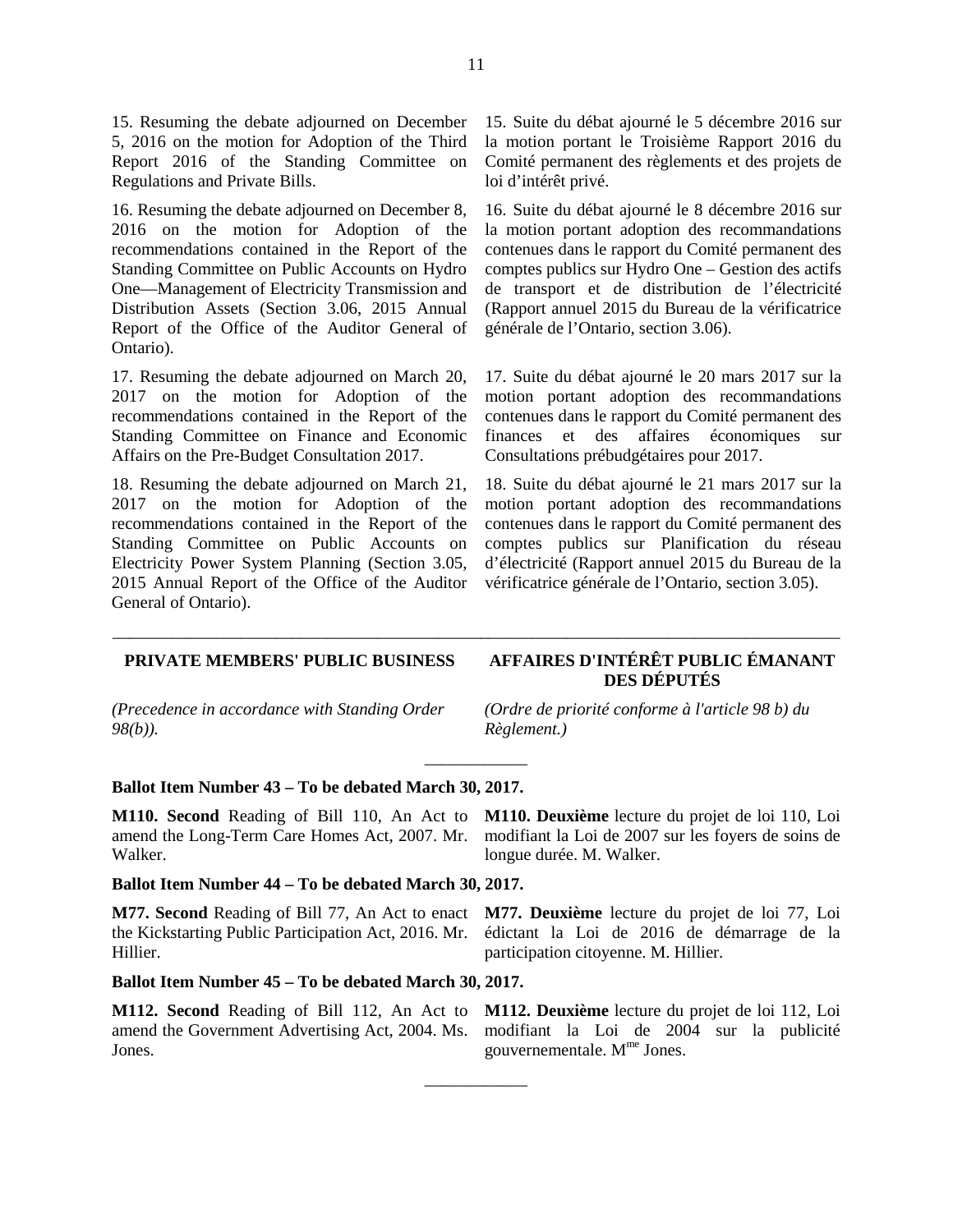#### **Ballot Item Number 46 – To be debated April 6, 2017.**

**M105. Second** Reading of Bill 105, An Act **M105. Deuxième** lecture du projet de loi 105, Loi governing the identification of truss and lightweight construction in buildings. Pettapiece. l'identification des composants Mr. structuraux à ossature légère incorporés aux bâtiments. M. Pettapiece.

 $\overline{\phantom{a}}$ 

\_\_\_\_\_\_\_\_\_\_\_\_\_\_\_\_\_\_\_\_\_\_\_\_\_\_\_\_\_\_\_\_\_\_\_\_\_\_\_\_\_\_\_\_\_\_\_\_\_\_\_\_\_\_\_\_\_\_\_\_\_\_\_\_\_\_\_\_\_\_\_\_\_\_\_\_\_\_\_\_\_\_\_\_

### **Ballot Item Number 48 – To be debated April 6, 2017.**

MacLaren.

**M100. Second** Reading of Bill 100, An Act **M100. Deuxième** lecture du projet de loi 100, Loi respecting identification for veterans. Mr. concernant l'identification des anciens combattants. M. MacLaren.

#### **Ballot Item Number 51 – To be debated April 13, 2017.**

**M109. Second** Reading of Bill 109, An Act to amend the Building Code Act, 1992 and the Consumer Protection Act, 2002 in respect of elevators and elevating device mechanics. Mr. Dong.

**M109. Deuxième** lecture du projet de loi 109, Loi modifiant la Loi de 1992 sur le code du bâtiment et la Loi de 2002 sur la protection du consommateur en ce qui concerne les ascenseurs et les mécaniciens d'ascenseurs et d'appareils de levage. M. Dong.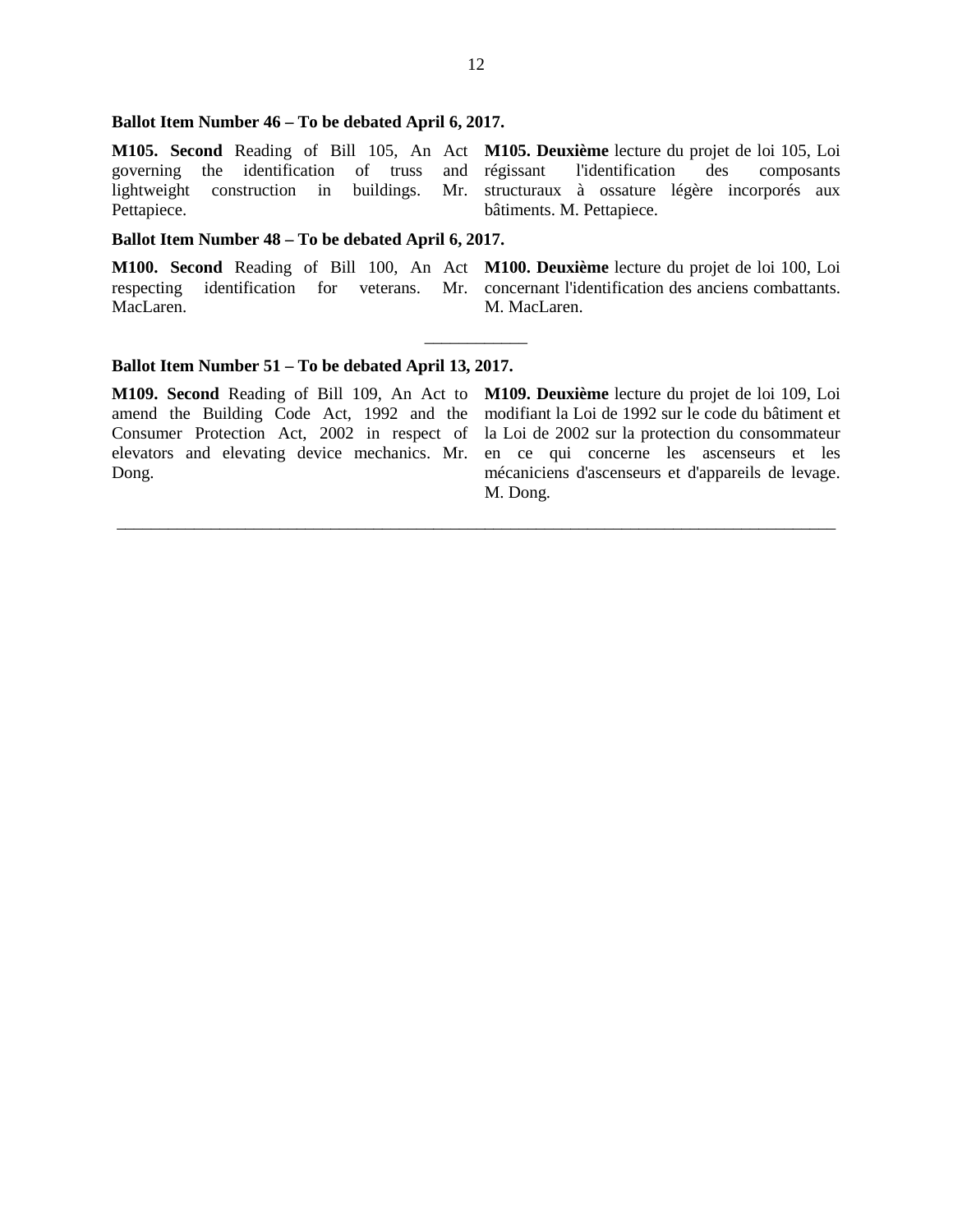# **NOTICES AVIS**

## **SPECIAL DEBATES – OPPOSITION DAY DÉBATS SPÉCIAUX – JOUR DE**

# **L'OPPOSITION**

2. Ms. Horwath — Debated and lost on division March 28, 2017.

#### **PRIVATE MEMBERS' NOTICES OF MOTION**

### **AVIS DE MOTIONS ÉMANANT DES DÉPUTÉS**

1. Mr. Arnott — That, in the opinion of this House, recognizing the increasing volume of truck traffic through the Town of Halton Hills, the Minister of Transportation should prioritize the Highway 7 Acton Bypass project by placing it on the Southern Highways Program, the Ministry's five-year investment plan for highway construction for Southern Ontario. Filed September 12, 2016.

\_\_\_\_\_\_\_\_\_\_\_\_

2. Mr. Arnott — That, in the opinion of this House, the Minister of Transportation should immediately move forward to fulfill the Government's commitment to provide full day, two way GO train service on the Kitchener Line between Waterloo Region and the GTA with stops in Wellington-Halton Hills. Filed September 12, 2016.

3. Mr. Arnott — That, in the opinion of this House, the Minister of the Environment and Climate Change should ensure that the Permit to Take Water application process continues to be science-based, to provide long-term protection to our ground water resources, and that any new taxes or increase in the fees charged to large volume water users with Permits to Take Water should be substantially shared with the municipalities where the water is being drawn. Filed September 12, 2016.

4. Mr. Arnott — That, in the opinion of this House, the Attorney General should expedite the longdelayed planning process for a new courthouse in the Region of Halton and commit to a firm date when construction will commence. Filed September 12, 2016.

5. Mr. Arnott — That, in the opinion of this House, the Minister of Advanced Education and Skills Development should approve the proposed new Wilfrid Laurier University campus in Milton. Filed September 12, 2016.

6. Mr. Arnott — That, in the opinion of this House, after the provincial budget is balanced, the Government should begin paying down the provincial debt by creating a new line item in the budget, committing to making a payment on the principal of the provincial debt of at least 2.5 percent of the program spending of that fiscal year. Filed September 12, 2016.

8. Mr. Vanthof — That, in the opinion of this House, a committee of the Legislative Assembly, with authority to meet at the call of the Chair, should be established as follows:

That the membership of the committee be comprised of members of the Legislative Assembly representing the following districts: Algoma-Manitoulin; Kenora-Rainy River; Nickel Belt; Nipissing; Parry Sound-Muskoka, Renfrew-Nipissing-Pembroke; Sault Ste. Marie; Sudbury; Thunder Bay-Atikokan; Thunder Bay-Superior North; Timiskaming-Cochrane; and Timmins-James Bay;

That the committee be empowered to consider and report to the House its observations, opinions and recommendations on all policies and legislation of the province that directly impact Northern Ontario; and

To which any bills whose principal focus and impact affect Northern Ontario may be referred. Filed September 13, 2016.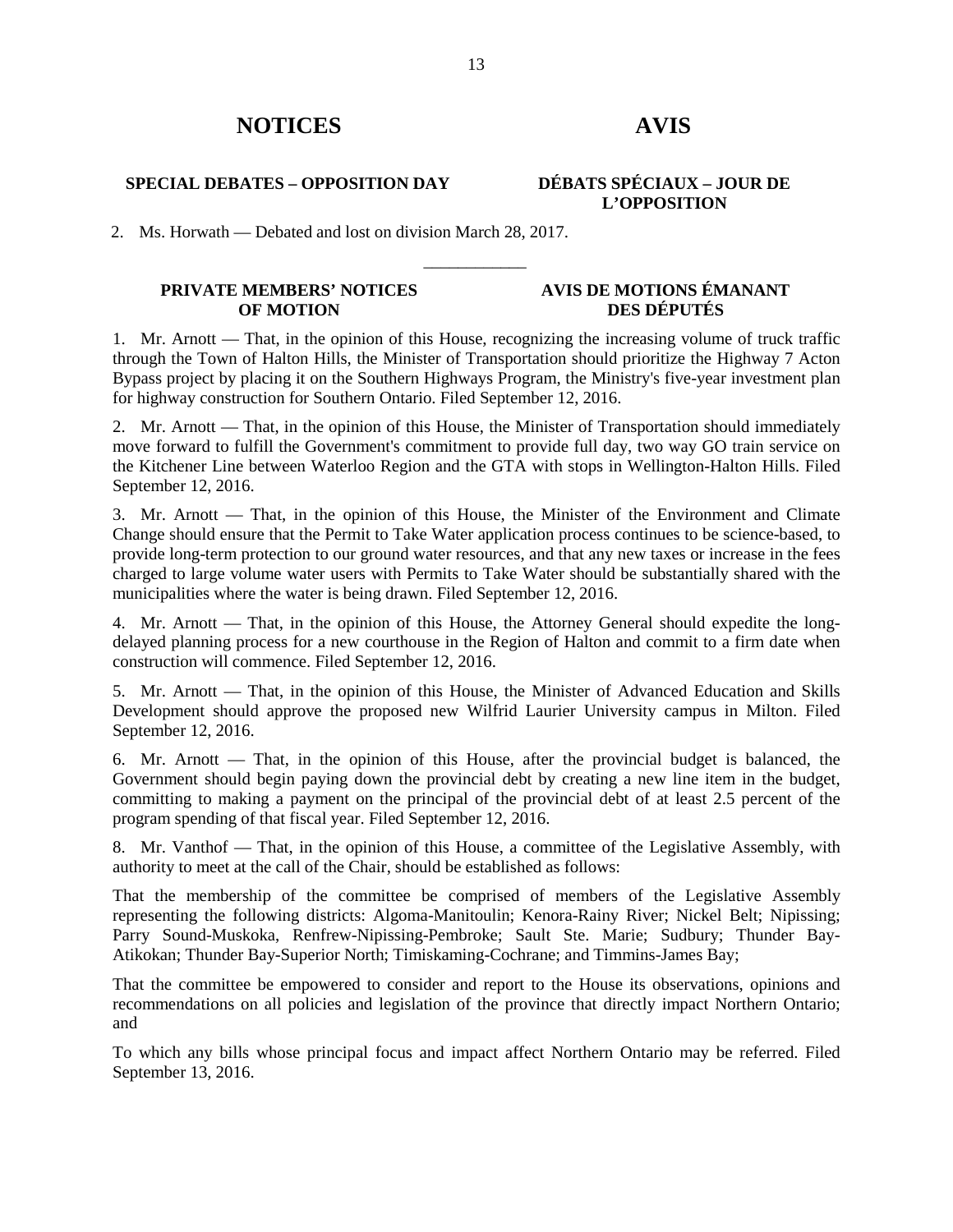9. Mr. McDonell — That, in the opinion of this House, Service Ontario should allow Ontario residents applying for a health card or other form of provincial ID to choose whichever names are listed on their birth certificate, or nicknames supported by acceptable documentation, to appear in any order on their health card, drivers' license and any other Ontario-issued identification documents. Filed September 13, 2016.

10. Mr. Clark — That, in the opinion of this House, the Minister of Health and Long-Term Care immediately consider all options to remove the cost of mandatory water testing from non-profit organizations that operate Small Drinking Water Systems. And further that these options include having tests conducted at no charge by local public health units, as is now the case for rural homeowners. Filed September 13, 2016.

11. Mr. Clark — That, in the opinion of this House, members recognize the sacrifices made by Ontario's veterans who have served with valour and distinction in conflicts around the world to uphold the values of liberty, justice and peace that we all hold dear. That, as an expression of the gratitude all Ontarians feel for their service, the government of Ontario is directed to establish the Lieutenant Governor's Military Service Pin to recognize those Ontarians who have served, or are serving, in Canada's Armed Forces. And further that the pin be designed to be worn on civilian clothing in order that those who have served may be recognized when they are not in uniform. Filed September 13, 2016.

12. Mr. Hillier — That, in the opinion of this House, the College of Physicians should recognize the impact of Chronic Lyme disease on people in Ontario and free physicians to use their best judgment in treating patients with Chronic Lyme disease, including the prescribing of a regimen of antibiotic treatment beyond the current recommended guidelines without fear of reprimand. Filed September 21, 2016.

13. Mr. Hillier — That, in the opinion of this House, any modifications to the Standing Orders should be voted upon by secret ballot. Filed September 21, 2016.

14. Mr. Hillier — That, in the opinion of this House, Standing Committees of this House should be compelled and required to hear all Bills ordered to them for review. Filed September 21, 2016.

15. Mr. Hillier — That, in the opinion of this House, the Ministry of Health and Long-Term Care should direct the Capital Funding Branch to immediately approve and fund the Carleton Place Hospital redevelopment. Filed September 21, 2016.

16. Mr. Hillier — That, in the opinion of this House, the Ministry of Natural Resources should immediately reinstate the Conservationists of Frontenac and Addington's authority to use fry stocking as an effective means of contributing to the maintenance of Ontario's walleye population. Filed September 21, 2016.

17. Mr. Hillier — That, in the opinion of this House, the Standing Committee on the Legislative Assembly be instructed to (a) consider changes to the Standing Orders which would compel the Speaker to call at least one backbench motion to be called for debate each month; (b) study the practices of other Westminster-style Parliaments with regards to backbench motions being called before the House, especially the practices that Speaker Bercow of the British House of Commons has implemented with regards to Early Day Motions; (c) propose any necessary modifications to the Standing Orders and the practices of the House; and (d) report its findings to the House no later than six months following the adoption of this order. Filed September 21, 2016.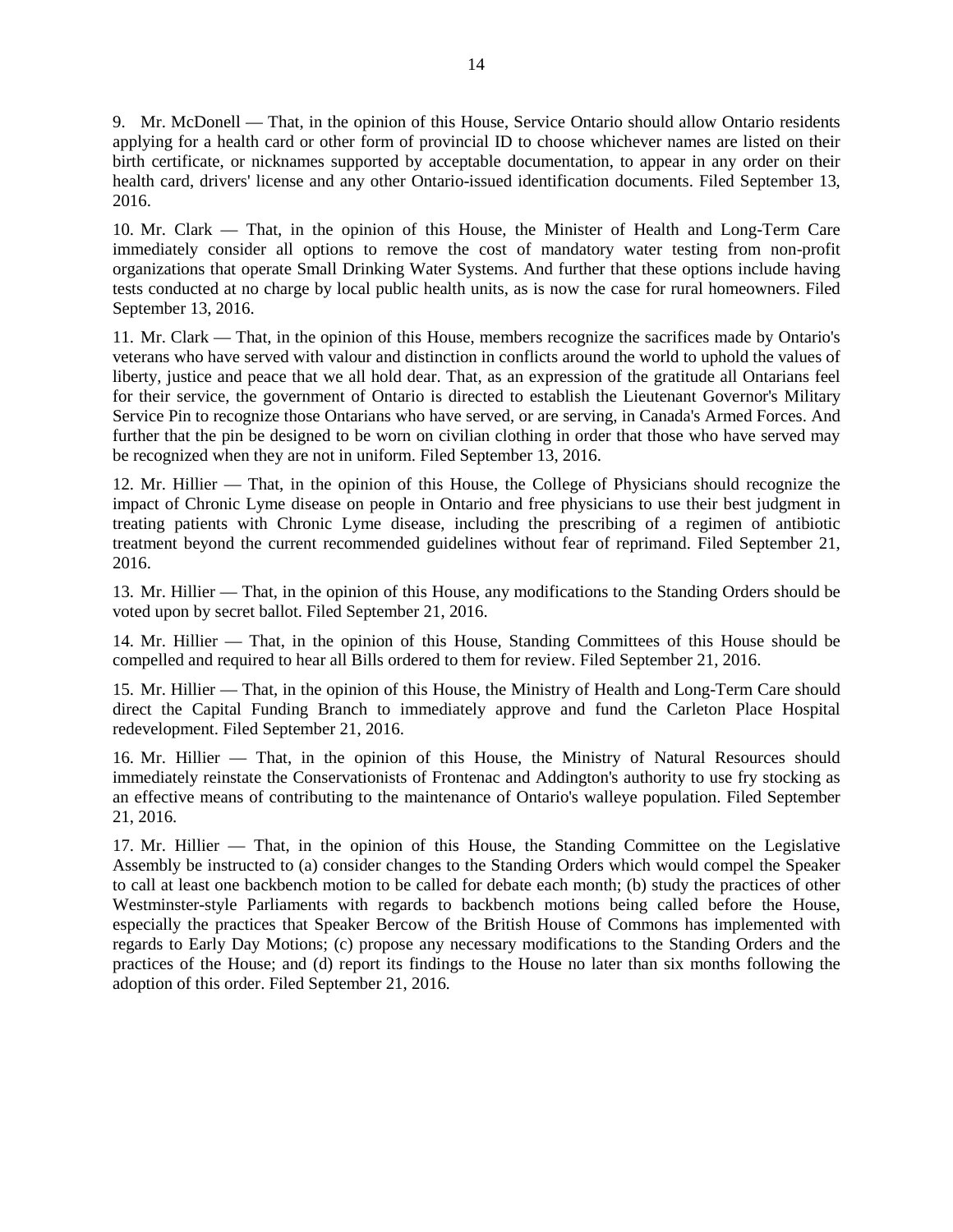18. Mr. Hillier — That, in the opinion of this House, the House recommends to the Standing Committee on the Legislative Assembly that Standing Order 28(d) be amended to remove the sentence "An abstention shall not be entered in the Votes and Proceedings or the Journals" and that Standing Order 28(e) be amended to read "The names of the members voting on each side of the question and members abstaining from the question shall be entered in the Votes and Proceedings and the Journals, except on dilatory motions when the number only shall be entered." Filed September 21, 2016.

19. Mr. Hillier — That, in the opinion of this House, the House recommends to the Standing Committee on the Legislative Assembly that Standing Order 43(b)(vi) be repealed. Filed September 21, 2016.

20. Mr. Hillier — That, in the opinion of this House, the House recommends to the Standing Committee on the Legislative Assembly that the Standing Orders and practices of this House be changed to require night sittings in the last two weeks of every session reserved for private members' public bills which await third reading and that their third reading be compelled in those reserved times. Filed September 21, 2016.

21. Mr. Hillier — That, in the opinion of this House, the House recommends to the Standing Committee on the Legislative Assembly that the Standing Orders and practices of this House be changed to allow motions, including Opposition Day motions, to be presented with a resolution that, if passed, is binding upon the Government and or the Assembly for implementation or for referral to a committee. Filed September 21, 2016.

22. Mr. Hillier — That this House recommends to the Standing Committee on the Legislative Assembly that Standing Order 69(a) be amended to read:

Private members' public bills may be co-sponsored by up to four members of the House. It shall be the responsibility of the co-sponsors to select which among them will move the motion for introduction and first reading of the bill. Any of the co-sponsors shall be entitled to move the motions for second or third reading of the bill. The names of the co-sponsors shall be indicated on the introduction copy of the bill and shall thereafter be printed on the face of the bill. Filed September 21, 2016.

23. Mr. Hillier — That, in the opinion of this House, the Standing Committee on the Legislative Assembly should be instructed to (a) consider the removal of the Government's monopoly on calling Bills for third reading; (b) propose any necessary modifications to the Standing Orders and the practices of the House; and (c) report its findings to the House no later than six months following the adoption of this order. Filed September 21, 2016.

24. Mr. Hillier — That, in the opinion of this House, the House recommend to the Standing Committee on the Legislative Assembly that the Standing Orders of the House pertaining to the Standing Committee on Regulations and Private Bills be amended to include that the Committee shall review regulations to ensure that the regulation does not make any unusual or unexpected delegation of power. Filed September 21, 2016.

25. Mr. Hillier — That, in the opinion of this House, the House recommend to the Standing Committee on the Legislative Assembly that the Standing Orders of the House be amended such that any member is permitted during Introduction of Bills to table a motion requesting a review and debate upon the merits of any regulation filed with the Registrar of Regulations; and that, if this motion is passed, the government ensure the motion is debated within that session of Parliament and allow up to two hours of debate. Filed September 21, 2016.

26. Mr. Natyshak — That, in the opinion of this House, every October 6th should be recognized as the Day of Respect at Work as part of a broader, coordinated effort by Government, organized labour and industry to eliminate harassment and violence in the workplace. Filed October 5, 2016.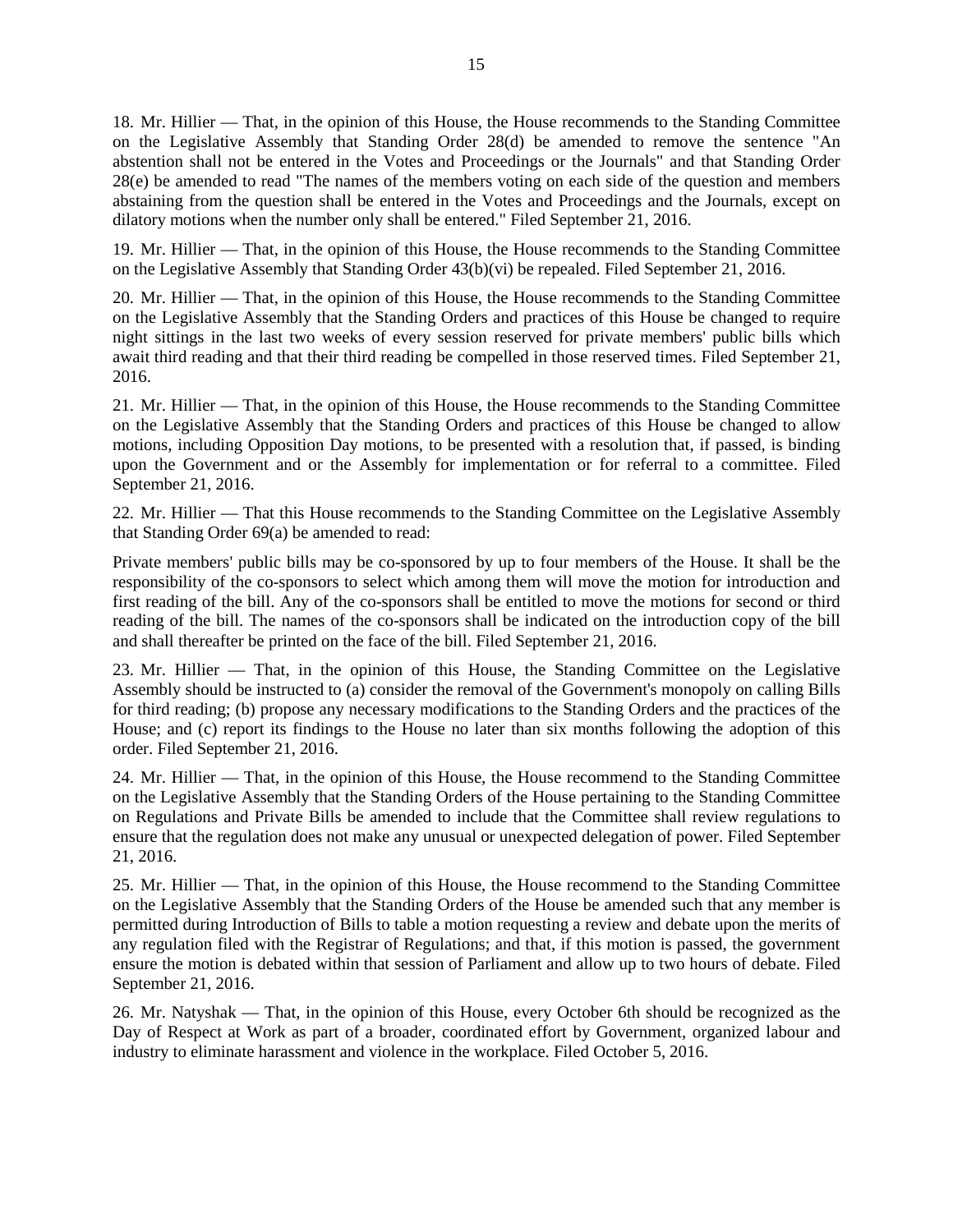28. Mr. Bailey — That, in the opinion of this House, the Province of Ontario recognize each year on October 9th as a day to raise public awareness of Pediatric autoimmune neuropsychiatric disorders associated with streptococcus, abbreviated as PANDAS, and Pediatric acute-onset neuropsychiatric syndrome, abbreviated as PANS. Filed October 6, 2016.

31. Mr. McDonell — That, in the opinion of this House, the Government should place a moratorium on rural school closures and suspend Pupil Accommodation Reviews until it has developed a long term plan for rural education by consulting with all local rural school boards, school communities, students, and municipalities and that it considers the value of local education, ensures students receive a quality education that includes access to important extra-curricular activities and after school employment, and that it establishes a stable, sustainable funding formula for rural areas. Filed November 1, 2016.

34. Mr. Vanthof — **REASONED AMENDMENT** — That the motion for Second Reading of Bill 70, An Act to implement Budget measures and to enact and amend various statutes, be amended by deleting all the words after "That" and substituting therefore with the words "That this Bill be NOT now be read a Second time but be referred back to the Government with instructions to incorporate therein:

1. that Schedules 16 and 17 in Bill 70 be deleted; and

2. that each of the said schedules be introduced as separate Public Bills." Filed November 21, 2016.

35. Mr. Bailey — That, in the opinion of this House, the Government of Ontario should recognize the fourth week of November in each year as Scottish Rite Week in Canada and in the Province of Ontario. Filed November 21, 2016.

40. Mr. Baker — That, in the opinion of this House, the Legislative Assembly of Ontario should:

Recognize that 2016 marks the 125th year since the arrival of the first Ukrainians to Canada; and

Recognize that 2016 marks the 25th anniversary of Ukraine's independence and that Canada was the first nation in the Western world to recognize Ukraine's independence; and

Recognize that both Ontario and Canada, by way of the Holodomor Memorial Day Act and the Ukrainian Famine and Genocide ("Holodomor") Memorial Day Act (Canada), have recognized the Holodomor - the famine of 1932-1933 in Ukraine that killed millions of Ukrainians - as a genocide orchestrated by the Soviet Communist regime of Joseph Stalin; and

Condemn Russia's military aggression, illegal annexation of Crimea and occupation of Ukraine's sovereign territory and stand firmly in support of Ukraine's sovereignty and territorial integrity; and

Recognize that by way of the Ukrainian Heritage Day Act; Ontario has celebrated the contributions of Ukrainian Canadians to Ontario; and

Recognize that Ontarians of Ukrainian descent have left and continue to leave a historic mark on our province, that their contributions span communities across Ontario and are reflected in our economic, political, social and cultural life, that Ukrainian Canadians have played an important role in the development of Ontario into one of the most desirable places in the world to live and have contributed to making Canada the great country that it is today; and

Declare 2016-17 as the year of the Ukrainian Canadian in Ontario. Filed December 6, 2016.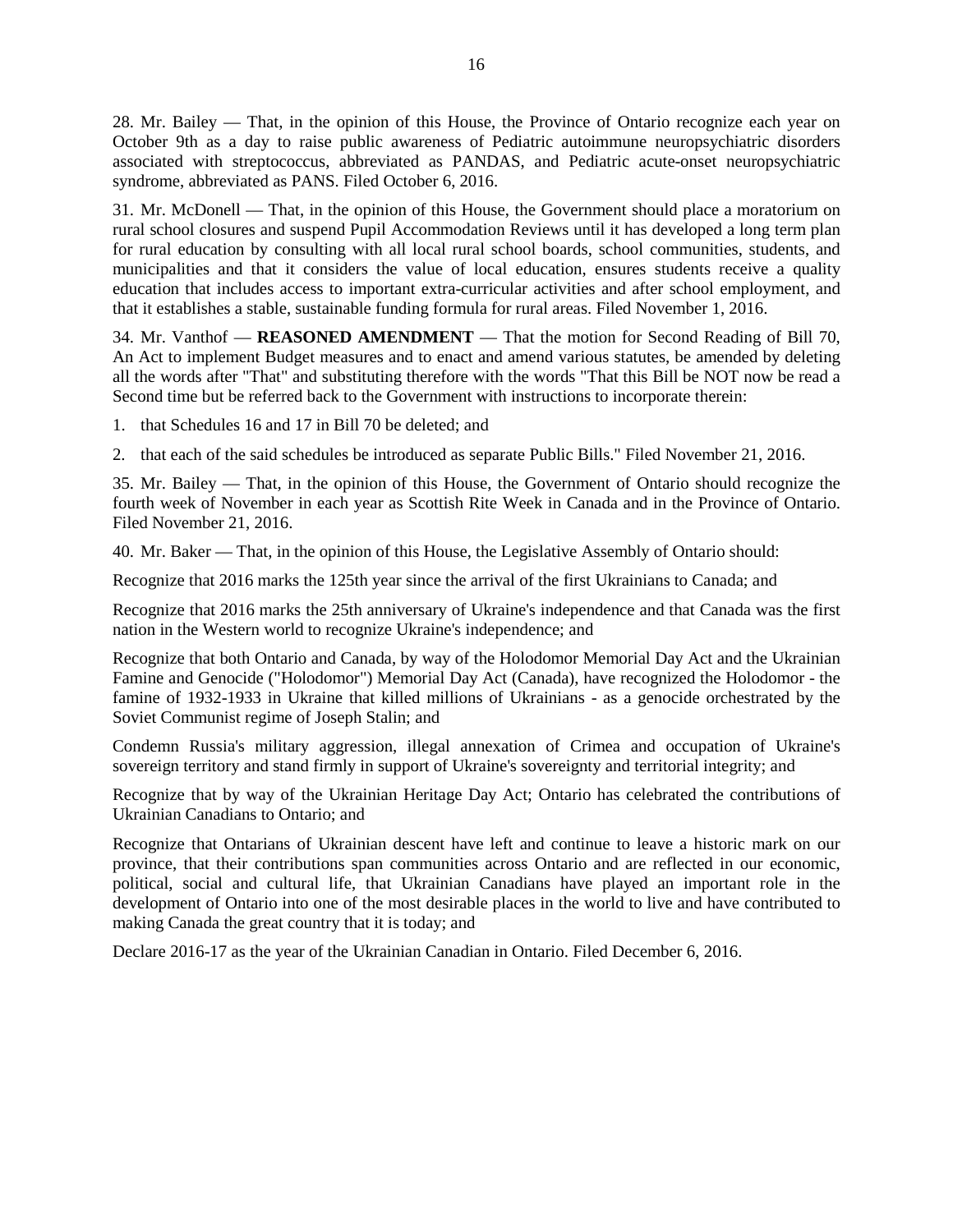41. Mr. Harris — That, in the opinion of this House, the Minister of Health and Long-Term Care should report on the progress of the government's Working Group on Rare Diseases on a bi-annual basis.

The report should be Tabled with the House, as well as posted on the ministry's website and should include the membership of the Working Group; the schedule of meetings; the agenda for each meeting; a synopsis of items discussed and meeting outcomes since the last report; and expected outcomes and milestones for the coming year.

The first report should be tabled by March 9, 2017, with subsequent bi-annual report(s) tabled during the first week of the Fall Legislative sitting and at the end of February each year to commemorate Rare Disease Day in Ontario. Filed February 27, 2017.

43. Mr. Wilson — That, in the opinion of this House, the Minister of Health and Long-Term Care should immediately approve the planning grant requested by the Collingwood General and Marine Hospital in the Town of Collingwood; and, the planning grant requested by Stevenson Memorial Hospital in the Town of New Tecumseth allowing both hospitals to proceed respectively with much needed redevelopments. Filed March 20, 2017.

44. Mr. Miller (Parry Sound—Muskoka) — That, in the opinion of this House, the Minister of Infrastructure should ensure that Infrastructure Ontario respect the official plan of the Town of Gravenhurst, negotiate a fair price for the property of the former Muskoka Regional Centre based on the use specified in the Town's official plan and proceed with the sale of that property to the Town of Gravenhurst so that the demolition of the existing buildings and the construction of the Bethune Maple Leaf School can begin. Filed March 27, 2017.

\_\_\_\_\_\_\_\_\_\_\_\_\_\_\_\_\_\_\_\_\_\_\_\_\_\_\_\_\_\_\_\_\_\_\_\_\_\_\_\_\_\_\_\_\_\_\_\_\_\_\_\_\_\_\_\_\_\_\_\_\_\_\_\_\_\_\_\_\_\_\_\_\_\_\_\_\_\_\_\_\_\_\_\_

\_\_\_\_\_\_\_\_\_\_\_\_

### **BUSINESS IN STANDING COMMITTEES AFFAIRES RENVOYÉES AUX**

#### **STANDING COMMITTEE ON FINANCE AND ECONOMIC AFFAIRS**

**M19.** Bill 19, An Act governing the designation and use of texting zones. Mr. Fedeli. Referred March 9, 2017.

**G84.** Bill 84, An Act to amend various Acts with respect to medical assistance in dying. Hon. Mr. Hoskins. Referred March 9, 2017.

**M101.** Bill 101, An Act to amend the Business Corporations Act with respect to meetings of shareholders, the election of directors and the adoption of an executive compensation policy. Mr. Takhar. Referred March 9, 2017.

#### **STANDING COMMITTEE ON GENERAL GOVERNMENT**

**M4.** Bill 4, An Act to amend the Pesticides Act. Ms. Thompson. Referred September 22, 2016.

# **COMITÉSPERMANENTS**

### **COMITÉ PERMANENT DES FINANCES ET DES AFFAIRES ÉCONOMIQUES**

**M19.** Projet de loi 19, Loi régissant la désignation et l'utilisation des haltes texto. M. Fedeli. Renvoyé le 9 mars 2017.

**G84.** Projet de loi 84, Loi modifiant diverses lois en ce qui concerne l'aide médicale à mourir. L'hon. M. Hoskins. Renvoyé le 9 mars 2017.

**M101.** Projet de loi 101, Loi modifiant la Loi sur les sociétés par actions en ce qui concerne les assemblées des actionnaires, l'élection des administrateurs et l'adoption d'une politique de rétribution des hauts responsables. M. Takhar. Renvoyé le 9 mars 2017.

### **COMITÉ PERMANENT DES AFFAIRES GOUVERNEMENTALES**

**M4.** Projet de loi 4, Loi modifiant la Loi sur les pesticides. Mme Thompson. Renvoyé le 22 septembre 2016.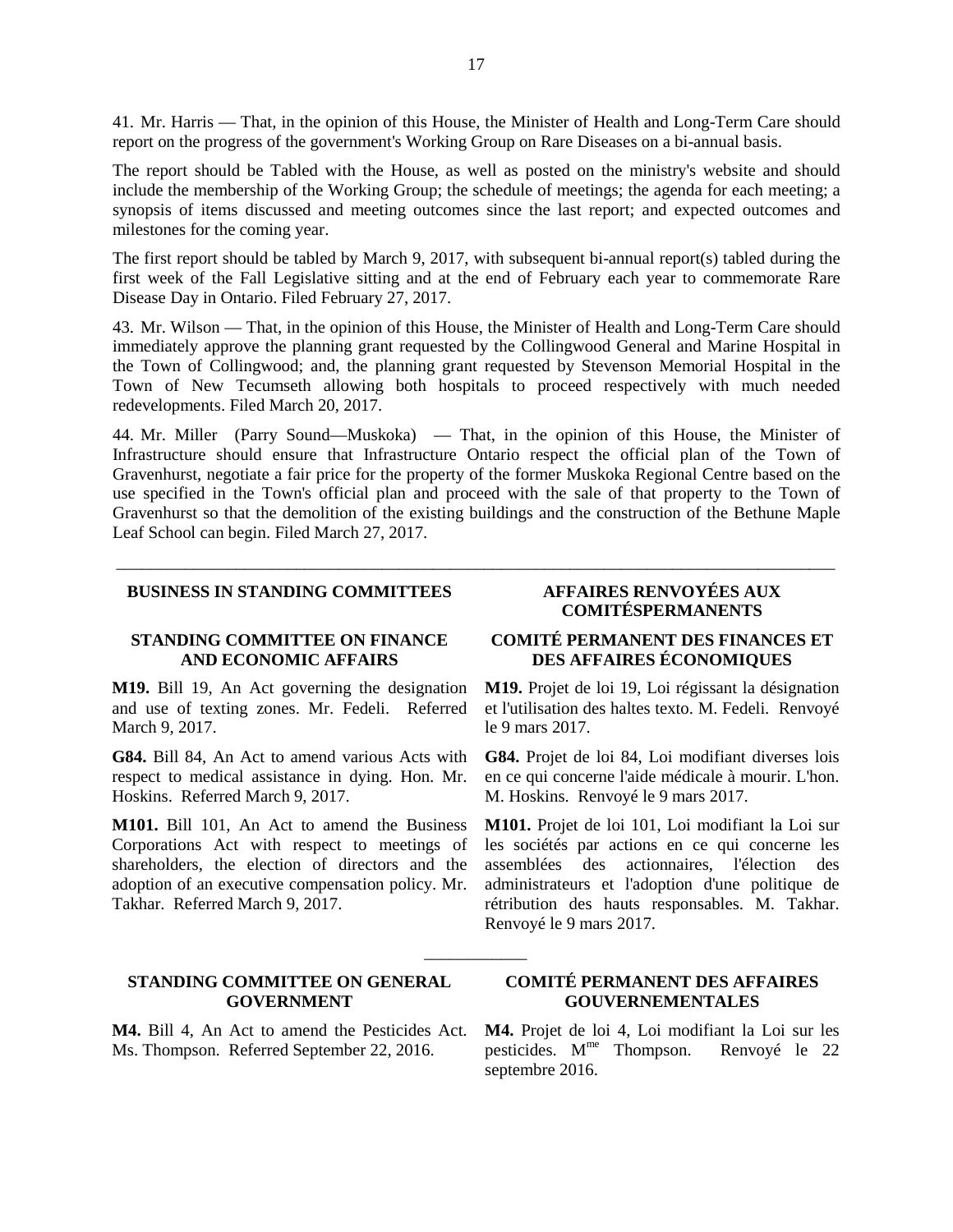Speculation Act to prohibit the use of ticket purchasing software and to require the listing of a ticket's original purchase price. Ms. Kiwala. Referred September 29, 2016.

**M104.** Bill 104, An Act to amend the Business Corporations Act and the Real Estate and Business Brokers Act, 2002 with respect to personal real estate corporations. Mr. Smith, Mr. Colle and Ms. Fife. Referred March 23, 2017.

#### **STANDING COMMITTEE ON JUSTICE POLICY**

**M17.** Bill 17, An Act to enact the Human Trafficking Awareness Day Act, 2016 and the Child Sexual Exploitation and Human Trafficking Act, 2016 and to amend Christopher's Law (Sex Offender Registry), 2000. Ms. Scott. Referred October 6, 2016.

**M30.** Bill 30, An Act to amend the Human Rights Code with respect to genetic characteristics. Mr. Colle and Ms. Jones. Referred November 3, 2016.

**M54.** Bill 54, An Act to amend the Home Care and Community Services Act, 1994 in respect of funded services for new residents. Mrs. Gretzky. Referred November 17, 2016.

**M57.** Bill 57, An Act to enshrine Katelynn's Principle as the guiding principle for decisions regarding children. Miss Taylor. Referred November 24, 2016.

**M79.** Bill 79, An Act to proclaim the Nanjing Massacre Commemorative Day. Ms. Wong. Referred December 8, 2016.

**G89.** Bill 89, An Act to enact the Child, Youth and Family Services Act, 2016, to amend and repeal the Child and Family Services Act and to make related amendments to other Acts. Hon. Mr. Coteau. Referred March 9, 2017.

**M22.** Bill 22, An Act to amend the Ticket **M22.** Projet de loi 22, Loi modifiant la Loi sur le trafic des billets de spectacle pour interdire l'utilisation de logiciels de billetterie et exiger l'indication du prix d'achat d'origine des billets. Mme Kiwala. Renvoyé le 29 septembre 2016.

> **M104.** Projet de loi 104, Loi modifiant la Loi sur les sociétés par actions et la Loi de 2002 sur le courtage commercial et immobilier relativement aux sociétés personnelles immobilières. M. Smith, M. Colle et M<sup>me</sup> Fife. Renvoyé le 23 mars 2017.

#### **COMITÉ PERMANENT DE LA JUSTICE**

**M17.** Projet de loi 17, Loi édictant la Loi de 2016 sur la Journée de sensibilisation à la traite de personnes et la Loi de 2016 sur l'exploitation sexuelle d'enfants et la traite de personnes et modifiant la Loi Christopher de 2000 sur le registre des délinquants sexuels.  $M<sup>me</sup>$  Scott. Renvoyé le 6 octobre 2016.

**M30.** Projet de loi 30, Loi modifiant le Code des droits de la personne en ce qui a trait aux  $\alpha$ ractéristiques génétiques. M. Colle et  $M^{\text{me}}$  Jones. Renvoyé le 3 novembre 2016.

**M54.** Projet de loi 54, Loi modifiant la Loi de 1994 sur les services de soins à domicile et les services communautaires en ce qui concerne les services financés pour les nouveaux résidents.  $M<sup>me</sup>$  Gretzky. Renvoyé le 17 novembre 2016.

**M57.** Projet de loi 57, Loi visant à faire du Principe de Katelynn le principe directeur des décisions concernant des enfants. M<sup>lle</sup> Taylor. Renvoyé le 24 novembre 2016.

**M79.** Projet de loi 79, Loi proclamant le Jour commémoratif du massacre de Nanjing. M<sup>me</sup> Wong. Renvoyé le 8 décembre 2016.

**G89.** Projet de loi 89, Loi édictant la Loi de 2016 sur les services à l'enfance, à la jeunesse et à la famille, modifiant et abrogeant la Loi sur les services à l'enfance et à la famille et apportant des modifications connexes à d'autres lois. L'hon. M. Coteau. Renvoyé le 9 mars 2017.

\_\_\_\_\_\_\_\_\_\_\_\_

\_\_\_\_\_\_\_\_\_\_\_\_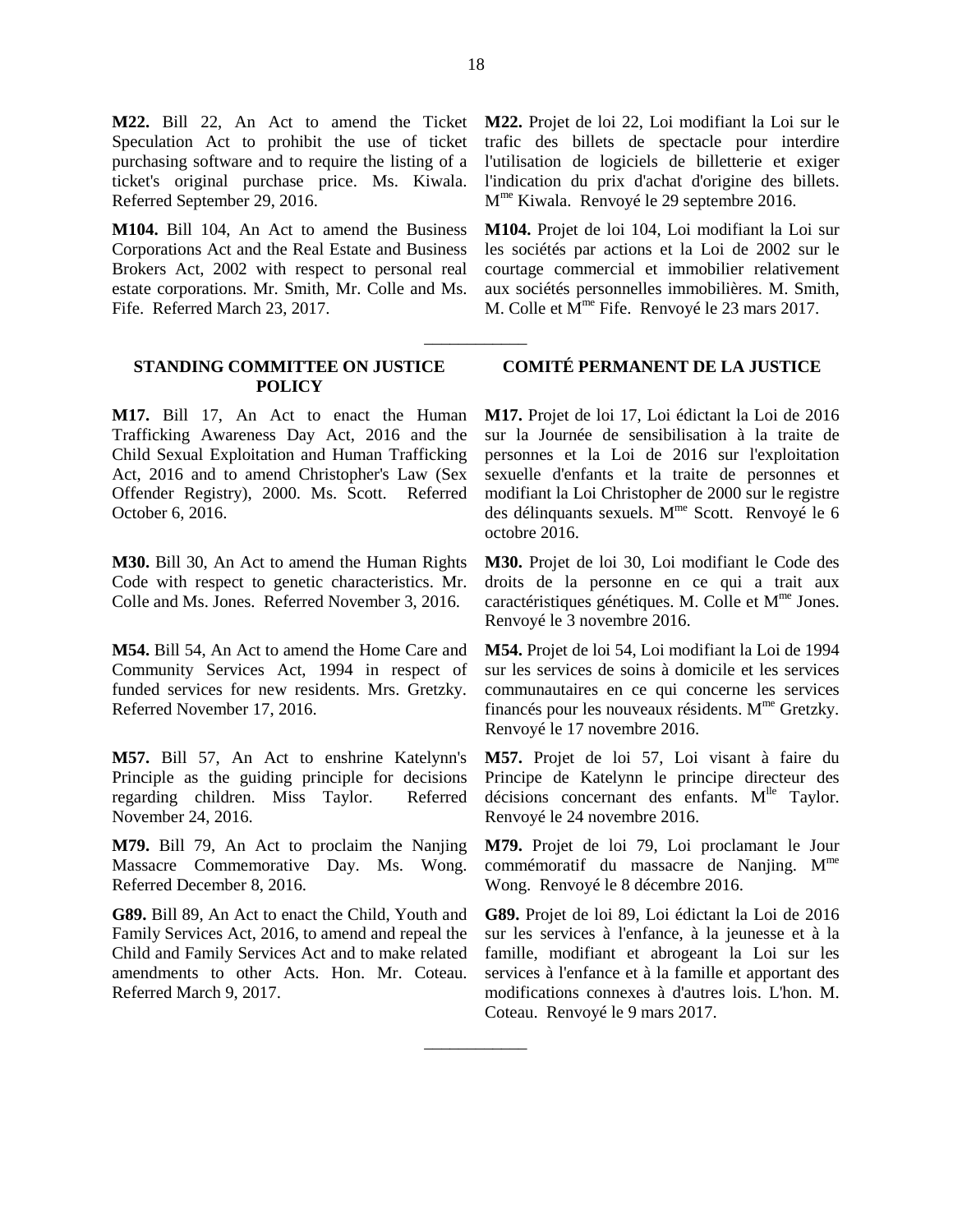#### **STANDING COMMITTEE ON THE LEGISLATIVE ASSEMBLY**

**M26.** Bill 26, An Act to amend the Employment Standards Act, 2000 in respect of leave and accommodation for victims of domestic or sexual violence and to amend the Occupational Health and Safety Act in respect of information and instruction concerning domestic and sexual violence. Ms. Sattler. Referred October 20, 2016.

**M64.** Bill 64, An Act to amend the Ministry of Training, Colleges and Universities Act and the Employment Standards Act, 2000. Ms. Sattler. Referred February 19, 2015.

**M67.** Bill 67, An Act to amend the Auditor General Act with respect to public contractors. Mr. Miller (Parry Sound–Muskoka). Referred November 24, 2016.

**M75.** Bill 75, An Act to amend the Election Act. Mr. Bisson. Referred December 1, 2016.

**M88.** Bill 88, An Act prohibiting the use of asbestos. Mr. Bailey. Referred February 23, 2017.

**M97.** Bill 97, An Act to proclaim Magna Carta Day. Mrs. Munro. Referred March 2, 2017.

### **COMITÉ PERMANENT DE L'ASSEMBLÉE LÉGISLATIVE**

**M26.** Projet de loi 26, Loi modifiant la Loi de 2000 sur les normes d'emploi à l'égard du congé et des mesures d'accommodement pour les victimes de violence familiale ou sexuelle et modifiant la Loi sur la santé et la sécurité au travail à l'égard des renseignements et directives concernant la violence familiale et sexuelle. M<sup>me</sup> Sattler. Renvoyé le 20 octobre 2016.

**M64.** Projet de loi 64, Loi modifiant la Loi sur le ministère de la Formation et des Collèges et Universités et la Loi de 2000 sur les normes d'emploi. Mme Sattler. Renvoyé le 19 février 2015.

**M67.** Projet de loi 67, Loi modifiant la Loi sur le vérificateur général en ce qui concerne les contractants publics. M. Miller (Parry Sound– Muskoka). Renvoyé le 24 novembre 2016.

**M75.** Projet de loi 75, Loi modifiant la Loi électorale. M. Bisson. Renvoyé le 1 décembre 2016.

**M88.** Projet de loi 88, Loi interdisant l'utilisation de l'amiante. M. Bailey. Renvoyé le 23 février 2017.

**M97.** Projet de loi 97, Loi proclamant le Jour de la Grande Charte.  $M^{\text{me}}$  Munro. Renvoyé le 2 mars 2017.

### **STANDING COMMITTEE ON REGULATIONS AND PRIVATE BILLS**

#### **COMITÉ PERMANENT DES RÈGLEMENTS ET DES PROJETS DE LOI D'INTÉRÊT PRIVÉ**

**Pr51.** Bill Pr51, An Act respecting Marine Museum of the Great Lakes at Kingston. Ms. Kiwala. Referred November 21, 2016.

\_\_\_\_\_\_\_\_\_\_\_\_

**Pr59.** Bill Pr59, An Act to revive 564539 Ontario Limited. Mr. Smith. Referred March 20, 2017.

**Pr60.** Bill Pr60, An Act to revive 1476283 Ontario Limited. Mr. Bailey. Referred March 20, 2017.

**M31.** Bill 31, An Act to amend the Employment Standards Act, 2000 to entitle an employee whose child has died to a leave of absence. Mr. Tabuns. Referred December 8, 2016.

**M46.** Bill 46, An Act respecting pregnancy and parental leaves of municipal council members. Ms. Vernile. Referred October 27, 2016.

**M31.** Projet de loi 31, Loi modifiant la Loi de 2000 sur les normes d'emploi pour donner aux employés dont l'enfant est décédé le droit à un congé. M. Tabuns. Renvoyé le 8 décembre 2016.

**M46.** Projet de loi 46, Loi sur les congés de maternité et les congés parentaux des membres des conseils municipaux.  $M^{\text{me}}$  Vernile. Renvoyé le 27 octobre 2016.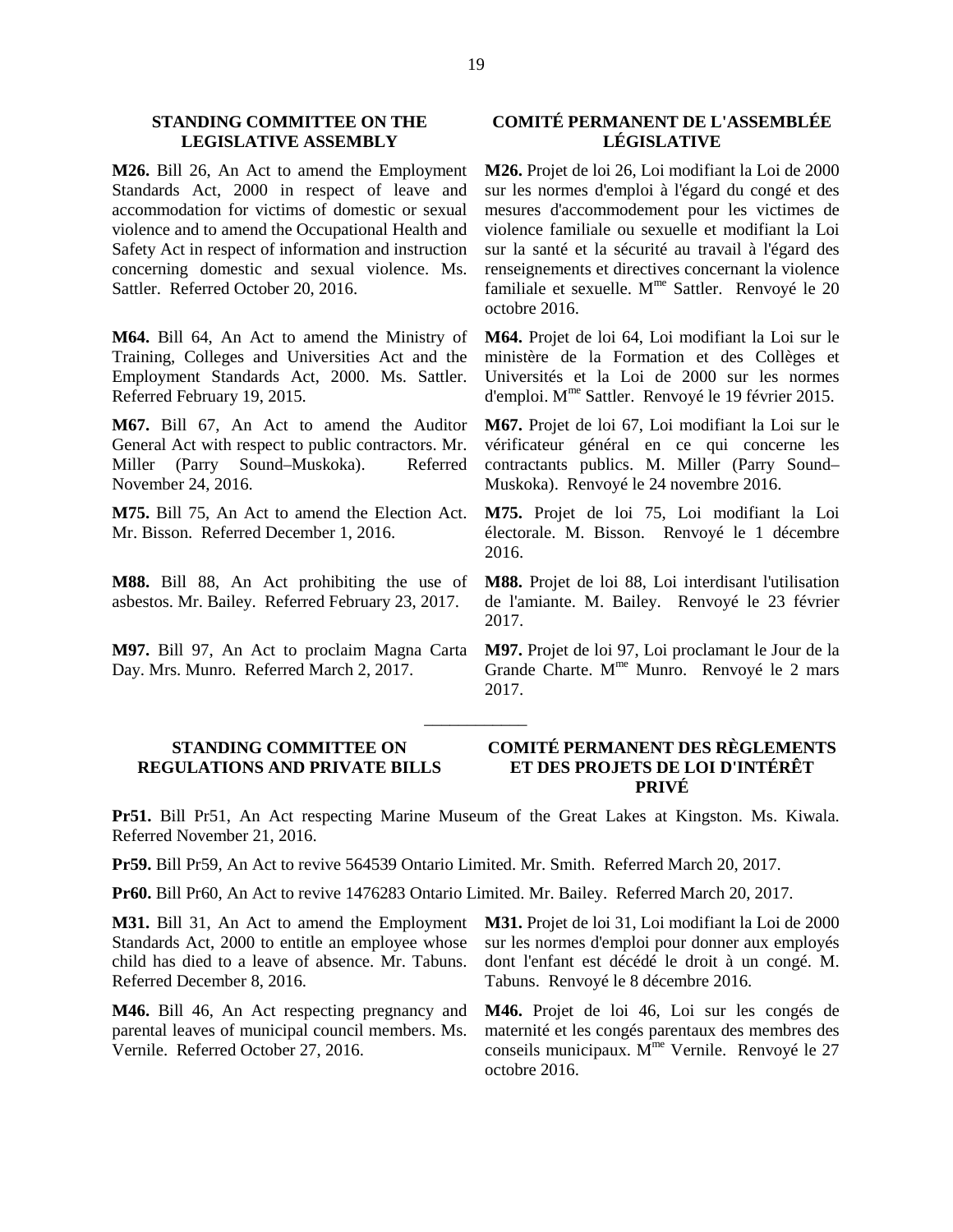**M107.** Bill 107, An Act to proclaim Ontario Craft **M107.** Projet de loi 107, Loi proclamant la Beer Week. Mr. Rinaldi. Referred March 23, 2017.

#### **STANDING COMMITTEE ON SOCIAL POLICY**

**M6.** Bill 6, An Act to amend the Ministry of Community and Social Services Act to establish the Social Assistance Research Commission. Mr. Miller (Hamilton East–Stoney Creek). Referred September 29, 2016.

**M60.** Bill 60, An Act to proclaim the month of November Lebanese Heritage Month. Mr. Fraser. Referred November 17, 2016.

**G68.** Bill 68, An Act to amend various Acts in relation to municipalities. Hon. Mr. Mauro. Referred March 23, 2017.

**M71.** Bill 71, An Act to establish the Lung Health Advisory Council and develop a provincial action plan respecting lung disease. Mr. McMeekin, M<sup>me</sup> Gélinas and Mr. Yurek. Referred November 24, 2016.

**M94.** Bill 94, An Act to amend the Highway Traffic Act with respect to evidence obtained from school bus camera systems. Mr. Nicholls. Referred February 23, 2017.

Semaine de la bière artisanale en Ontario. M. Rinaldi. Renvoyé le 23 mars 2017.

### **COMITÉ PERMANENT DE LA POLITIQUE SOCIALE**

**M6.** Projet de loi 6, Loi modifiant la Loi sur le ministère des Services sociaux et communautaires afin de créer la Commission de recherche sur l'aide sociale. M. Miller (Hamilton-Est–Stoney Creek). Renvoyé le 29 septembre 2016.

**M60.** Projet de loi 60, Loi proclamant le mois de novembre Mois du patrimoine libanais. M. Fraser. Renvoyé le 17 novembre 2016.

**G68.** Projet de loi 68, Loi modifiant diverses lois en ce qui concerne les municipalités. L'hon. M. Mauro. Renvoyé le 23 mars 2017.

**M71.** Projet de loi 71, Loi créant le Conseil consultatif de la maladie pulmonaire et visant l'élaboration d'un plan d'action provincial à l'égard des maladies pulmonaires. M. McMeekin, M<sup>me</sup> Gélinas et M. Yurek. Renvoyé le 24 novembre 2016.

**M94.** Projet de loi 94, Loi modifiant le Code de la route en ce qui concerne la preuve obtenue au moyen des systèmes photographiques reliés aux autobus scolaires. M. Nicholls. Renvoyé le 23 février 2017.

### **COMMITTEE MEETINGS SÉANCES DES COMITÉS**

The **Standing Committee on Finance and Economic Affairs** will meet to consider Bill 84, An Act to amend various Acts with respect to medical assistance in dying, as follows:

\_\_\_\_\_\_\_\_\_\_\_\_\_\_\_\_\_\_\_\_\_\_\_\_\_\_\_\_\_\_\_\_\_\_\_\_\_\_\_\_\_\_\_\_\_\_\_\_\_\_\_\_\_\_\_\_\_\_\_\_\_\_\_\_\_\_\_\_\_\_\_\_\_\_\_\_\_\_\_\_\_\_\_\_

Thursday, March 30 9:00 a.m. and 1:00 p.m. Room No. 151

The **Standing Committee on Justice Policy** will meet to consider Bill 89, An Act to enact the Child, Youth and Family Services Act, 2016, to amend and repeal the Child and Family Services Act and to make related amendments to other Acts, as follows:

\_\_\_\_\_\_\_\_\_\_\_\_

Thursday, March 30 8:30 a.m. and 1:00 p.m. Room No. 1

\_\_\_\_\_\_\_\_\_\_\_\_

Today 1:00 p.m. Room No. 1

\_\_\_\_\_\_\_\_\_\_\_\_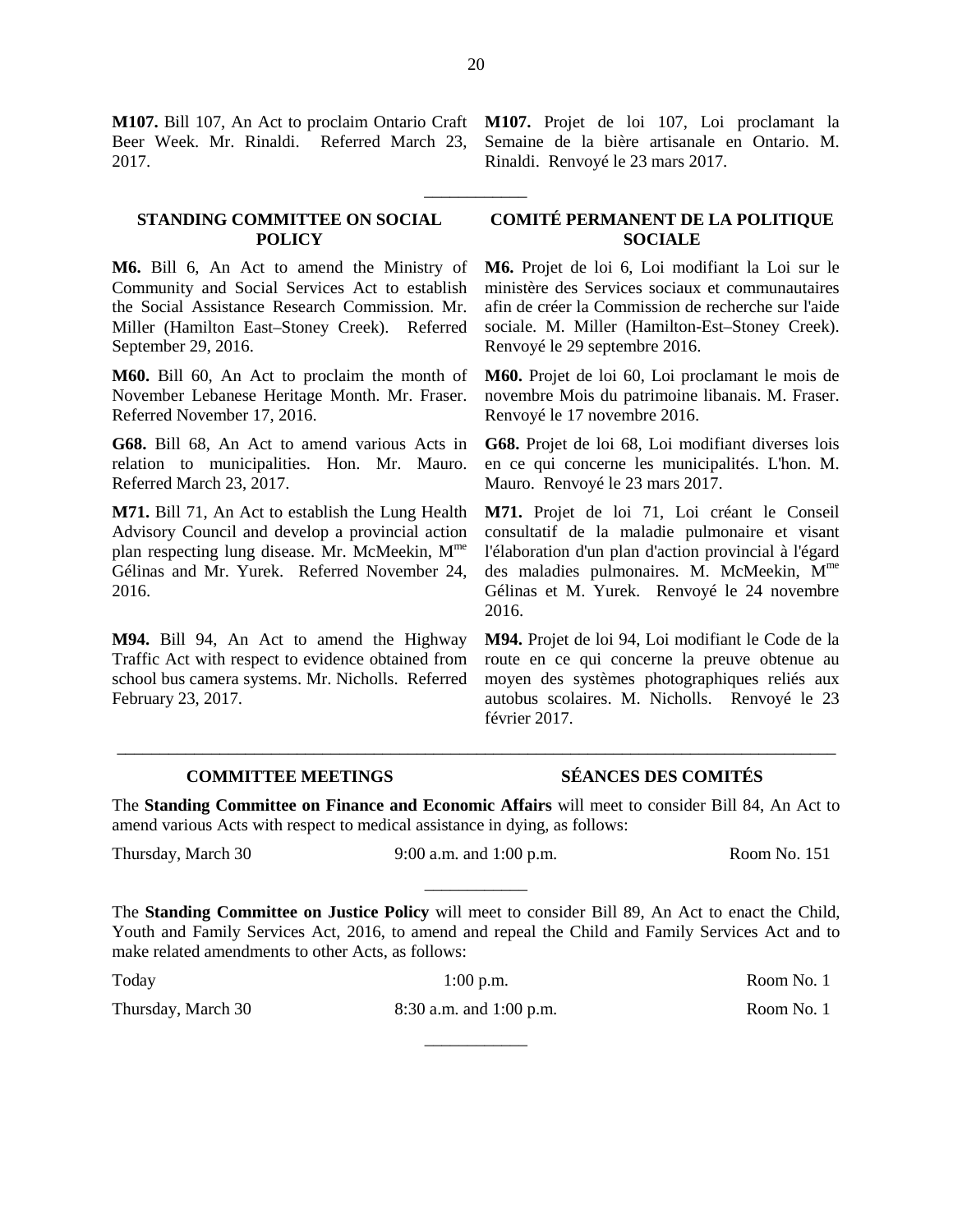The **Standing Committee on Public Accounts** will meet to consider Physician Billing (Section 3.11, 2016 Annual Report of the Office of the Auditor General of Ontario), as follows:

Today 9:00 a.m. (closed session) and 12:30 p.m.

\_\_\_\_\_\_\_\_\_\_\_\_ The **Standing Committee on Regulations and Private Bills** will meet to consider Bill Pr59, An Act to revive 564539 Ontario Limited; and Bill Pr60, An Act to revive 1476283 Ontario Limited, as follows:

Today 9:00 a.m. Room No. 1

#### **QUESTIONS QUESTIONS**

Questions are to appear on the day after they are received and on every subsequent day in that week and then subsequently only on each Monday until an Answer other than an Interim Answer is received. A question first appearing on a Thursday will appear on each day of the following week.

Les questions seront publiées le jour suivant leur réception et tous les jours de la semaine. Elles seront ensuite publiées tous les lundis jusqu'à ce qu'une réponse autre qu'une réponse provisoire soit reçue. Une question publiée le jeudi pour la première fois sera publiée tous les jours de la semaine suivante.

254.  $M^{\text{me}}$  Gélinas — Enquiry of the Ministry — Would the Minister of Natural Resources and Forestry please provide data on the number of moose tags allocated in each of the past 10 years in the riding of Nickel Belt. March 23, 2017.

\_\_\_\_\_\_\_\_\_\_\_\_

255. Mr. Smith — Enquiry of the Ministry — Would the Minister of Energy provide all documentation and correspondence between his Ministry and the IESO or Ontario Power Generation in January and February of 2017 that uses the phrases or terms "fees," "commissions," "broker," "lender," "borrowing," or "re-financing." March 23, 2017.

256. Mr. Pettapiece — Enquiry of the Ministry — Would the Minister of Community and Social Services please confirm the amount of funding requested by municipalities to implement the Social Assistance Management System (SAMS), broken down by municipality; and how much the government has disbursed to municipalities for this purpose, broken down by municipality. March 23, 2017.

257. Mr. Pettapiece — Enquiry of the Ministry — Would the Minister of Health and Long-Term Care please explain his government's deliberate decision to freeze compensation for interprofessional primary care team staff since 2009, even as it has created a growing wage gap by awarding increases to their counterparts in comparator organizations. March 23, 2017.

258. Mr. Pettapiece — Enquiry of the Ministry — Would the Minister of Agriculture, Food and Rural Affairs please explain how small and rural municipalities should fund necessary infrastructure projects when the government continues cutting the Ontario Municipal Partnership Fund. March 23, 2017.

259. Mr. Pettapiece — Enquiry of the Ministry — Would the President of the Treasury Board please explain the government's decision to award \$125 million in pay raises to senior managers of the civil service for the purposes of "recruitment and retention" while ignoring those same challenges facing interprofessional primary care teams, Community Living organizations, and many others. March 23, 2017.

# \_\_\_\_\_\_\_\_\_\_\_\_\_\_\_\_\_\_\_\_\_\_\_\_\_\_\_\_\_\_\_\_\_\_\_\_\_\_\_\_\_\_\_\_\_\_\_\_\_\_\_\_\_\_\_\_\_\_\_\_\_\_\_\_\_\_\_\_\_\_\_\_\_\_\_\_\_\_\_\_\_\_\_\_

Room No. 151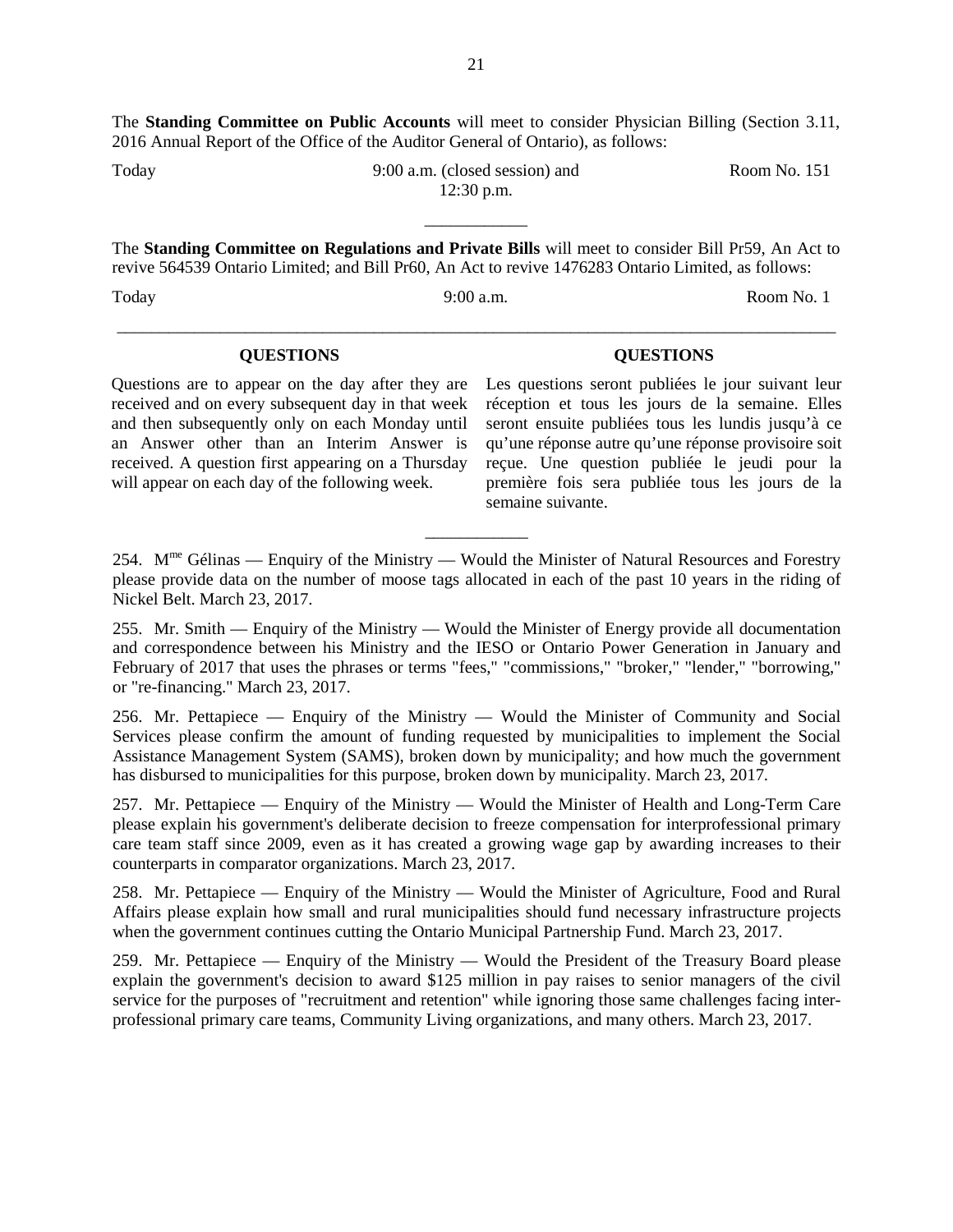260. Mr. Pettapiece — Enquiry of the Ministry — Would the Minister of Community and Social Services please confirm the total number of applicants currently on the waitlist for the Passport program; what service standards, if any, the department has in place for application processing times; and how successful, on a percentage basis, the department has been in meeting its service standard. March 23, 2017.

261. Mr. Clark — Enquiry of the Ministry — Would the Minister of Environment and Climate Change provide a legal opinion on the validity of the Environmental Assessment approved in the late 1990s for the ED-19 site in the Township of Edwardsburgh/Cardinal. March 27, 2017.

262. Mr. Clark — Enquiry of the Ministry — Would the Minister of the Environment and Climate Change explain the conditions under which he would review, revoke or, approve the validity of the Environmental Assessment for the ED-19 site in the Township of Edwardsburgh/Cardinal under Section 11.4 of the Environmental Assessment Act. March 27, 2017.

263. Ms. Jones — Enquiry of the Ministry — Would the Minister of Children and Youth Services provide the terms of reference, meeting schedule, agenda and date as to when the working group will publicize their discussion paper for caseload guidelines for child and youth mental health agencies. March 29, 2017.

\_\_\_\_\_\_\_\_\_\_\_\_\_\_\_\_\_\_\_\_\_\_\_\_\_\_\_\_\_\_\_\_\_\_\_\_\_\_\_\_\_\_\_\_\_\_\_\_\_\_\_\_\_\_\_\_\_\_\_\_\_\_\_\_\_\_\_\_\_\_\_\_\_\_\_\_\_\_\_\_\_\_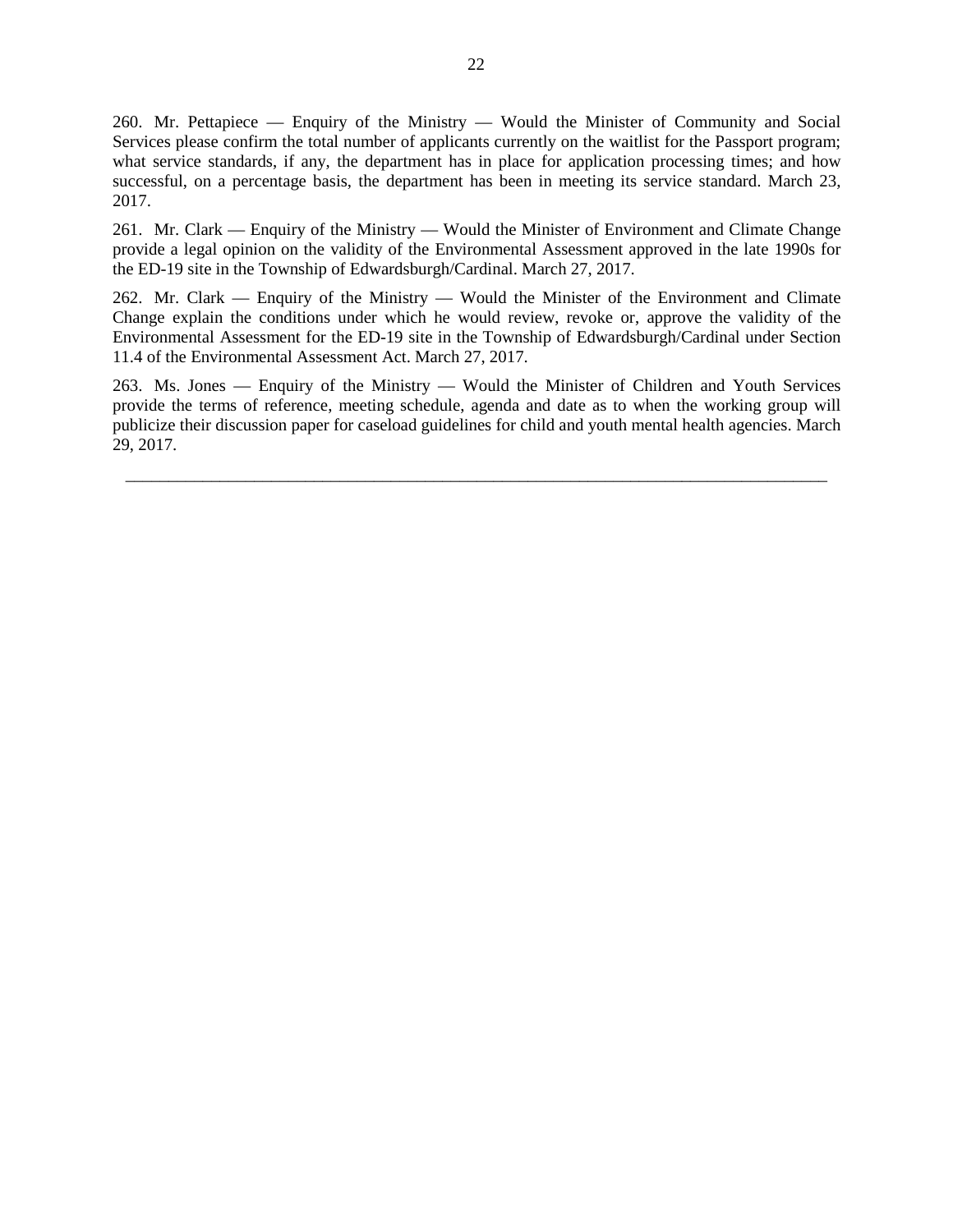**Order of Precedence for Private Members' Public Business to be called during the Second Session of the Forty-first Parliament according to the draw on September 8, 2016, pursuant to Standing Order 98(b).**

**Ordre de priorité des affaires d'intérêt public émanant des députés à être étudiées pendant la deuxième**  session de la Quarante et unième législature d'après le tirage au sort tenu le 8 septembre 2016, **conformément à l'alinéa 98 b) du Règlement.**

*Effective March 28, 2017 / replaces previous lists*

| No. | <b>Member</b>                           | <b>Latest Notice Date</b> | <b>Ballot Date</b> |
|-----|-----------------------------------------|---------------------------|--------------------|
| 1.  | Mrs. Mangat                             | notice waived             | Debated 09/22/16   |
| 2.  | Mr. McDonell                            | notice waived             | Debated 09/22/16   |
| 3.  | Ms. Thompson                            | notice waived             | Debated 09/22/16   |
| 4.  | Mr. Coe                                 | notice waived             | Debated 09/29/16   |
| 5.  | Mr. Miller (Hamilton East-Stoney Creek) | notice waived             | Debated 09/29/16   |
| 6.  | Ms. Kiwala                              | notice waived             | Debated 09/29/16   |
| 7.  | Mr. Delaney                             | notice waived             | Debated 10/06/16   |
| 8.  | Ms. Scott                               | 09/21/16                  | Debated 10/06/16   |
| 9.  | Mr. Qaadri                              | notice waived             | Debated 10/06/16   |
| 10. | Ms. MacLeod                             | notice waived             | Debated 10/20/16   |
| 11. | Ms. Sattler                             | 10/05/16                  | Debated 10/20/16   |
| 12. | Mr. Berardinetti                        | notice waived             | Debated 10/20/16   |
| 13. | Mr. Potts                               | notice waived             | Debated 10/27/16   |
| 14. | Mr. Gates                               | notice waived             | Debated 10/27/16   |
| 15. | Ms. Vernile                             | notice waived             | Debated 10/27/16   |
| 16. | Mr. Mantha                              | notice waived             | Debated 11/03/16   |
| 17. | Mr. Dickson                             | notice waived             | Debated 11/03/16   |
| 18. | Mr. Colle                               | notice waived             | Debated 11/03/16   |
| 19. | Mr. Fraser                              | notice waived             | Debated 11/17/16   |
| 20. | Mrs. Gretzky                            | 11/02/16                  | Debated 11/17/16   |
| 21. | Mrs. Martins                            | notice waived             | Debated 11/17/16   |
| 22. | Miss Taylor                             | 11/02/16                  | Debated 11/24/16   |
| 23. | Mr. Miller (Parry Sound-Muskoka)        | notice waived             | Debated 11/24/16   |
| 24. | Mr. McMeekin                            | notice waived             | Debated 11/24/16   |
| 25. | Mrs. Martow                             | notice waived             | Debated 12/01/16   |
| 26. | Mr. Dhillon                             | notice waived             | Debated 12/01/16   |
| 27. | Mr. Bisson                              | notice waived             | Debated 12/01/16   |
| 28. | Ms. Wong                                | notice waived             | Debated 12/08/16   |
| 29. | Mr. Brown                               | notice waived             | Debated 12/08/16   |
| 30. | Mr. Tabuns                              | 11/23/16                  | Debated 12/08/16   |
| 31. | M <sup>me</sup> Des Rosiers             | notice waived             | Debated 02/23/17   |
| 32. | Mr. Nicholls                            | notice waived             | Debated 02/23/17   |
| 33. | Mr. Bailey                              | notice waived             | Debated 02/23/17   |
| 34. | Mrs. Munro                              | notice waived             | Debated 03/02/17   |
| 35. | Mr. Crack                               | notice waived             | Debated 03/02/17   |
| 36. | Ms. Fife                                | notice waived             | Debated 03/02/17   |
| 37. | Mr. Fedeli                              | 02/22/17                  | Debated 03/09/17   |
| 38. | Mr. Clark                               | 02/22/17                  | Debated 03/09/17   |
| 39. | Mr. Takhar                              | notice waived             | Debated 03/09/17   |
| 40. | Mr. Smith                               | 03/08/17                  | Debated 03/23/17   |